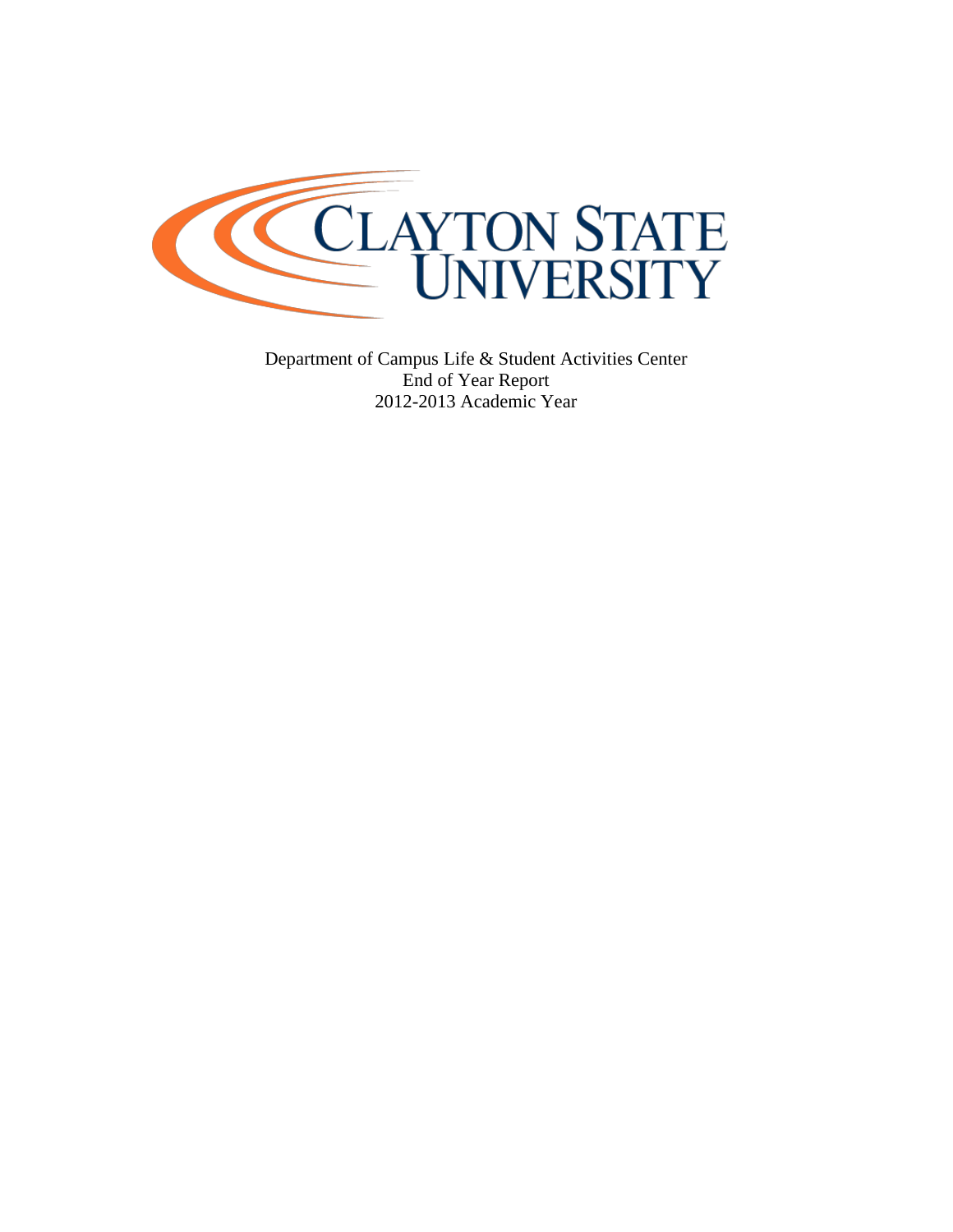



# **Table of Contents**

| <b>Mission and Vision Statements</b>                 |   |
|------------------------------------------------------|---|
| Goal 1: Technology                                   |   |
| Goal 2: Intentional Program Development              | 6 |
| Goal 3: Structured Student Growth and<br>Development |   |

| Goal 4: Increased Civic Engagement Efforts | 13 |
|--------------------------------------------|----|
| Goal 5: Review and Update Polices          | 16 |
| Goal 6: Increased Facility Usage           | 17 |
| Appendix                                   | 18 |

## **Staff**

*Natasha L. Hutson, MPA Director*

*Lakiesa Rawlinson, M.Ed. Associate Director*

*Tony Berry Technology and Equipment Coordinator*

*Jennifer DeMond Student Media Advisor*

*LaShanda Hardin Leadership and Service Coordinator* *Jeslin Harrigan, M.Ed. Activities and Events Coordinator*

*Benjamin Hopkins Facility Operations Coordinator*

*Atawanna Royal, M.Ed. Campus Programs Coordinator*

*Jennifer Welch AmeriCorps Program Coordinator*

*Felisha Whitehead Student Organizations Administrative Coordinator*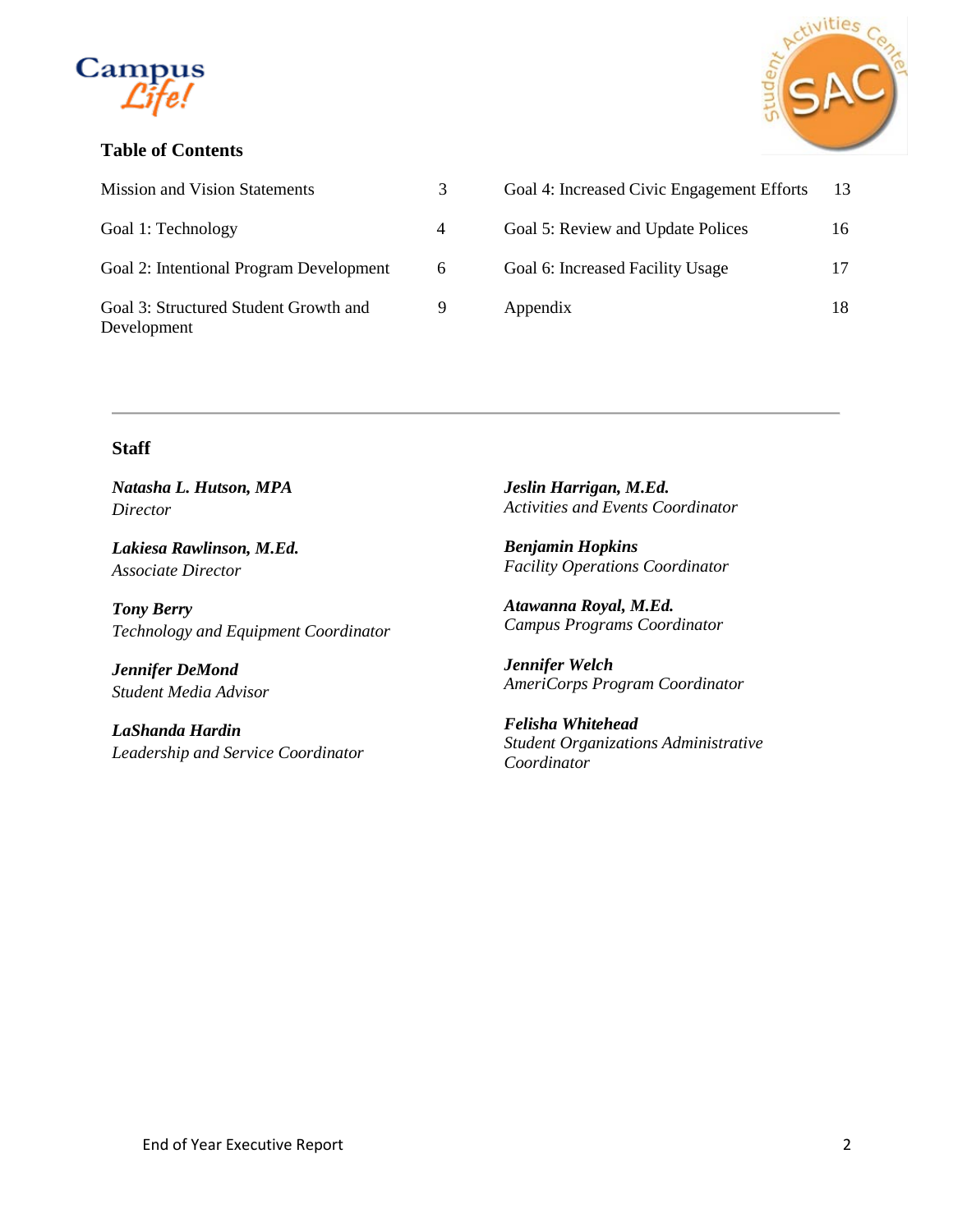## **Mission and Vision Statements**

## **Department of Campus Life**

The Department of Campus Life provides opportunities for students to learn how to become productive citizens in the global world by engaging them in educational, multicultural, servicebased, and social experiences.

#### **Vision Statement**

The Department of Campus Life will become nationally recognized for initiatives, programs, and services designed to enhance the student collegiate experience.

#### **Student Activities Center**

The **Student Activities Center (SAC)** is the hub for student activities, student organizations, programming and events, fitness, intramural sports, recreation, and fun at Clayton State University!

#### **Mission, Vision and Philosophy**

The needs of the students and patrons shall always be the first consideration of staff. The professional and student staff will maintain the highest standards.

Committed to ongoing evaluation of the facility and programs in order to ensure students, employees, community members and guests receive the highest quality in programs and services.

Committed to addressing problems and concerns in a timely manner.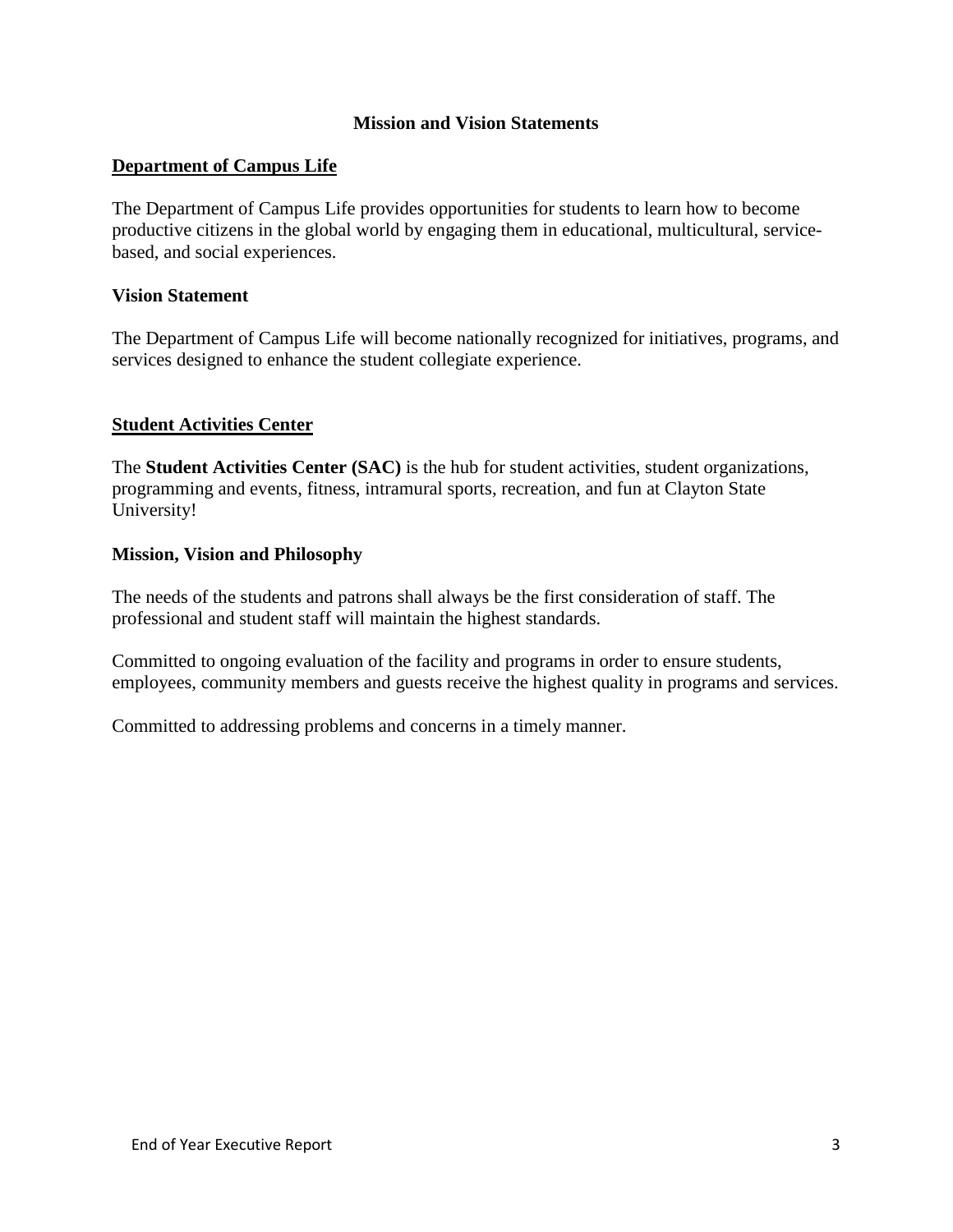## **Goal 1: Effectively use technology to enhance programming and student development**

## **Campus Programs**

Campus Programs effectively used technology in the areas of civic engagement, diversity programs, leadership development, and volunteer services to market activities that compliment students' academic experiences.

- *Four promotional videos were created for large scale events by student leaders to explain the purpose of these events in a creative manner*. Videos for the Diversity and Multicultural Conference, Male Leadership Summit, Student Leadership Conference and Women's Inspirational Leadership Luncheon were posted on the Department of Campus Life's website as well as included in student info messages. This approach to marketing campus programs was effective in garnering students' interests and participation in campus programs. Additionally, through these videos, students were able to get an overview of how these programs would benefit them academically, professionally, and socially.
- *Software was introduced to collect demographic information on students attending events.* Student demographics, including race, gender, and academic classification were captured using the card swipe software. Qualtrics, a survey tool purchased by Clayton State, was used to evaluate student learning from their participation in the seven Service-Learning Series discussions and projects, Women's Leadership Luncheon, and Loch-In Leadership Institute.
- *Social Media was used to promote programs and add value to student reflections.* Facebook, a social media network, was used by participants in the Alternative Break Programs to process and reflect upon their learning experiences. Further, Alternative Break participants used Facebook as a platform to give an overview of their daily activities.
- *A new leadership program was also designed, Power Up on Leadership, to nourish leadership development outside the confines of the traditional classroom and presentation set-ups.* A total of four webinars focusing on a wide-range of topicsprogram promotion, social media, image, ethical leadership and diversity- was created and facilitated by Campus Life staff. The webinars can be found at <http://www.clayton.edu/campus-life/leadership/powerup> and are as follows:
	- Advertising for Your Student Organization, Facilitated by Mrs. Jennifer DeMond, Student Media Advisor
	- Commanders, Kings & Celebrities, Facilitated by Ms. LaShanda Hardin, Program Coordinator
	- Diversifying You Facilitated by Mrs. Lakiesa C. Rawlinson, Associate Director
	- Social Networks Social Networth. Facilitated by Ms. Atawanna Royal, Campus Activities Coordinator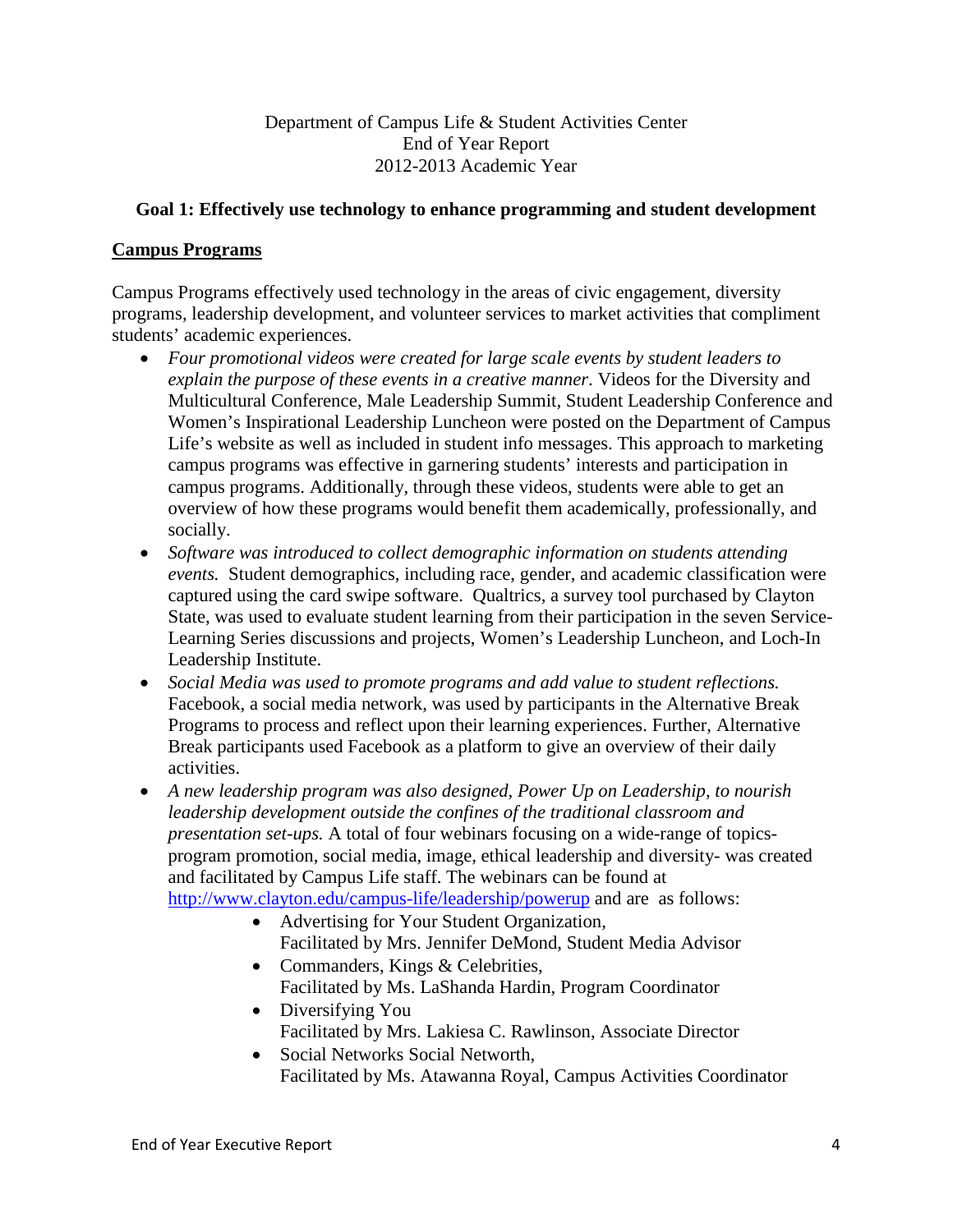**AmeriCorps Program.** This year, Clayton State University's (CSU) AmeriCorps Program doubled their efforts to effectively use technology to enhance programming and student development with the AmeriCorps Service Cinema. *The Service Cinema Series was developed through the Department of Campus Life and implemented by the AmeriCorps Program in order to meet the department's mission of providing opportunities for students to learn how to become productive citizens in the global world by engaging them in educational, multicultural, and service-based experiences.* The Service Cinema Series meets all the components of the mission statement as the program is designed to give our Clayton State students the opportunity to learn about diverse social issues that are impacting our world by viewing documentaries and media clips that raise social awareness on both a national and international scale. The Service Cinema Series also provides a safe and interactive forum for students to engage in intensive and intentional dialogue about social issues as well as addressing ways to impact change and take action in their community to combat the injustice.

## **Student Activities Center**

The Student Activities Center (SAC) used people counting hardware to capture entrance into the facility. Based on these numbers and the timeframe by which patrons are in the facility, building hours and staffing were set. Additionally, the SAC used the swipe card system to collect data during major campus programs. Microsoft PowerPoint was used to design schematics for the ballroom to give each program a unique set-up. One of Campus Life's laptops was also repurposed to support Student Media's live streaming efforts.

#### **Student Organizations**

Student Organizations, including fraternities and sororities, student media, and AmeriCorps actively utilized various social media networks such as Facebook, Twitter, and Instagram to promote their programs and events.

- GroupMe-an IPhone and Android application-was used as a platform to communicate with campus-wide organization group members regarding upcoming events; to foster team cohesiveness; and to galvanize conversations on various social topics.
- Video recorded messages featuring campus department representatives describing the services they provide to the CSU community and collaborative opportunities for student organizations were created and implemented during the RESET 2012 training.

**Fraternity and Sorority Life.** Two 15 foot inflatable HD projection screens were rented in order to provide students and participants with a new experience at the step show.

**Student Media.** Student Media expanded their use of technology with the Bent Tree-newspaper, Clayton State Internet Radio (CSIR) and Clayton State Television (CSTV).

- The online editions of the Bent Tree had an average of 1,000 views per month over the last six months.
- CSIR produced CDs advertising the work of their DJs; created a cultural CD for the Diversity and Multicultural Conference; and broadcasted live from the SAC Café. CSIR has also recorded its listener statistics. On average, they have had nearly 800 listeners a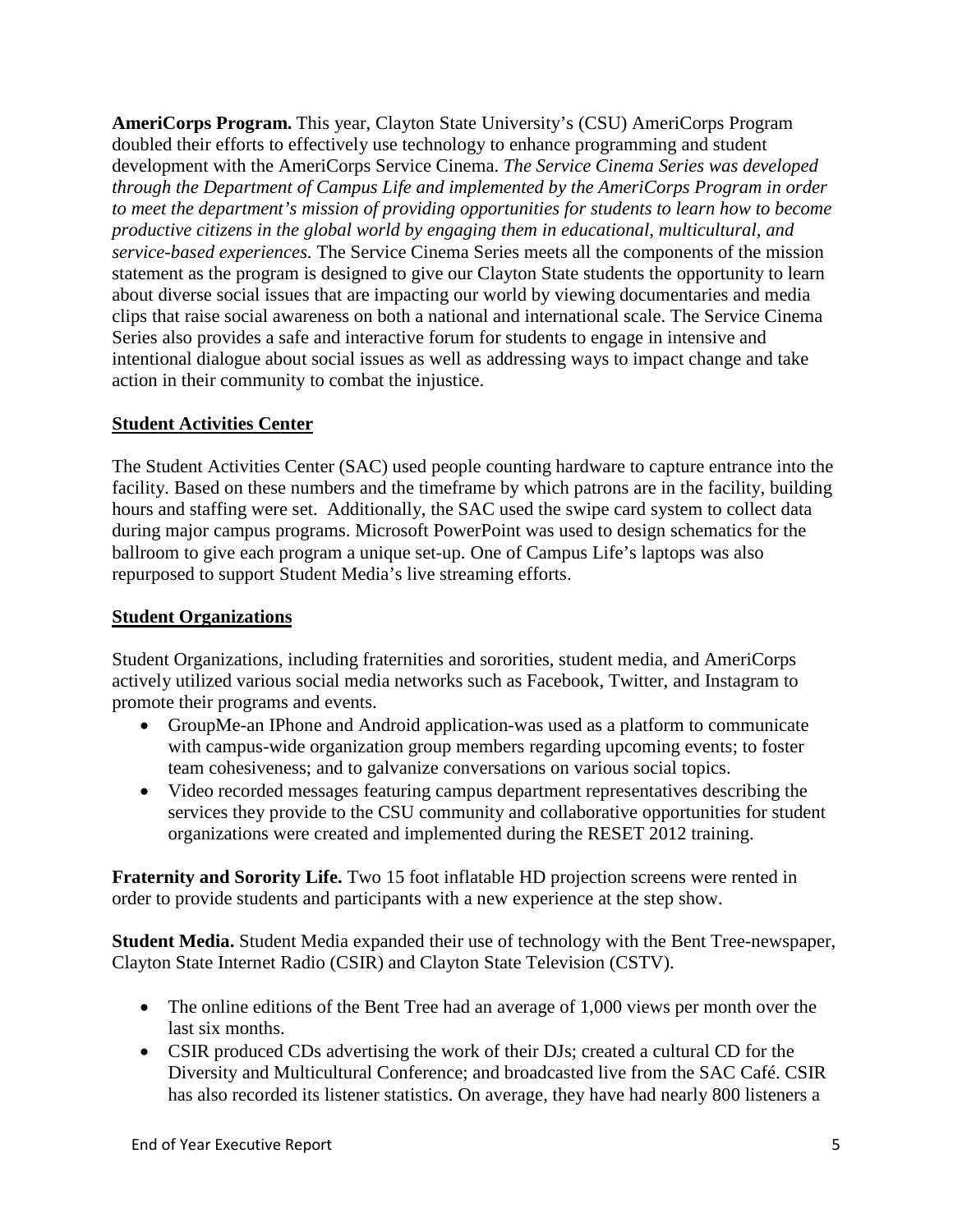month with an average total listening time of 151 hours between October 2012 and May 2013. The total number of listeners consistently grew and more than tripled between October (553 listeners) and April (1779 listeners). Further, CSIR has also kept a better track of their listeners through the "Geo" feature of Live365. They have found that although their main target audience is the local metro Atlanta area, they have had listeners from 20 different states and 5 different countries over the past thirty days (May 15- June 14).

• CSTV live-streamed via Ustream for the Diversity and Multicultural Conference opening session and the Student Choice Awards program. The Student Choice Awards cypher video gained almost 1,000 views. CSTV also achieved almost 2,000 views with the Harlem Shake video they created for the women's basketball team.

# **Goal 2: Streamline programming based on University strategic plan**

# **Clayton State University Strategic Plan Goals 2011-2014**

- A. Create an outstanding educational experience that stimulates intellectual curiosity, critical thinking, and innovation.
- B. Engender a spirit of openness, understanding, collaboration, and mutual respect throughout the University.
- C. Foster learning that engages students, faculty, staff, alumni, and the greater community.
- D. Expand and allocate resources strategically according to Mission and Values, to support overall institutional effectiveness.
- E. Provide an inviting and supportive campus community for faculty, staff, and students.
- F. Reposition Clayton State University in the higher education marketplace and beyond.

## **Campus Programs**

Campus Programs aligned with the University's strategic plan Goal A, Goal B, and Goal C.

- *There was substantial increase in participation with the following programs during the 2012-13 academic year (Goal A, Action Steps 3, 4).* 
	- 302 participants -263 Clayton State students, 22 faculty and staff, and 17 Non-Clayton State University students-in the 2012 Diversity and Multicultural Conference (DMC)
		- o 152 participated in the 2011 DMC
	- 57 participants in the 2012 Male Leadership Summit (MLS) o 15 participated in the 2011MLS
	- 72 participants in the 2013 Student Leadership Conference (SLC) o 58 participated in 2012 SLC
	- 24 total participated in 2012 Alternative Winter Break (AWB) Programs
		- o 10 students traveled to Washington, DC and 14 to Charleston, SC
		- o 20 participated in 2011 AWB
	- 26 total participated in 2013 Alternative Spring Break (ASB) Program where the focus was on serving the local Atlanta community
		- o 15 students participated in the 2012 ASB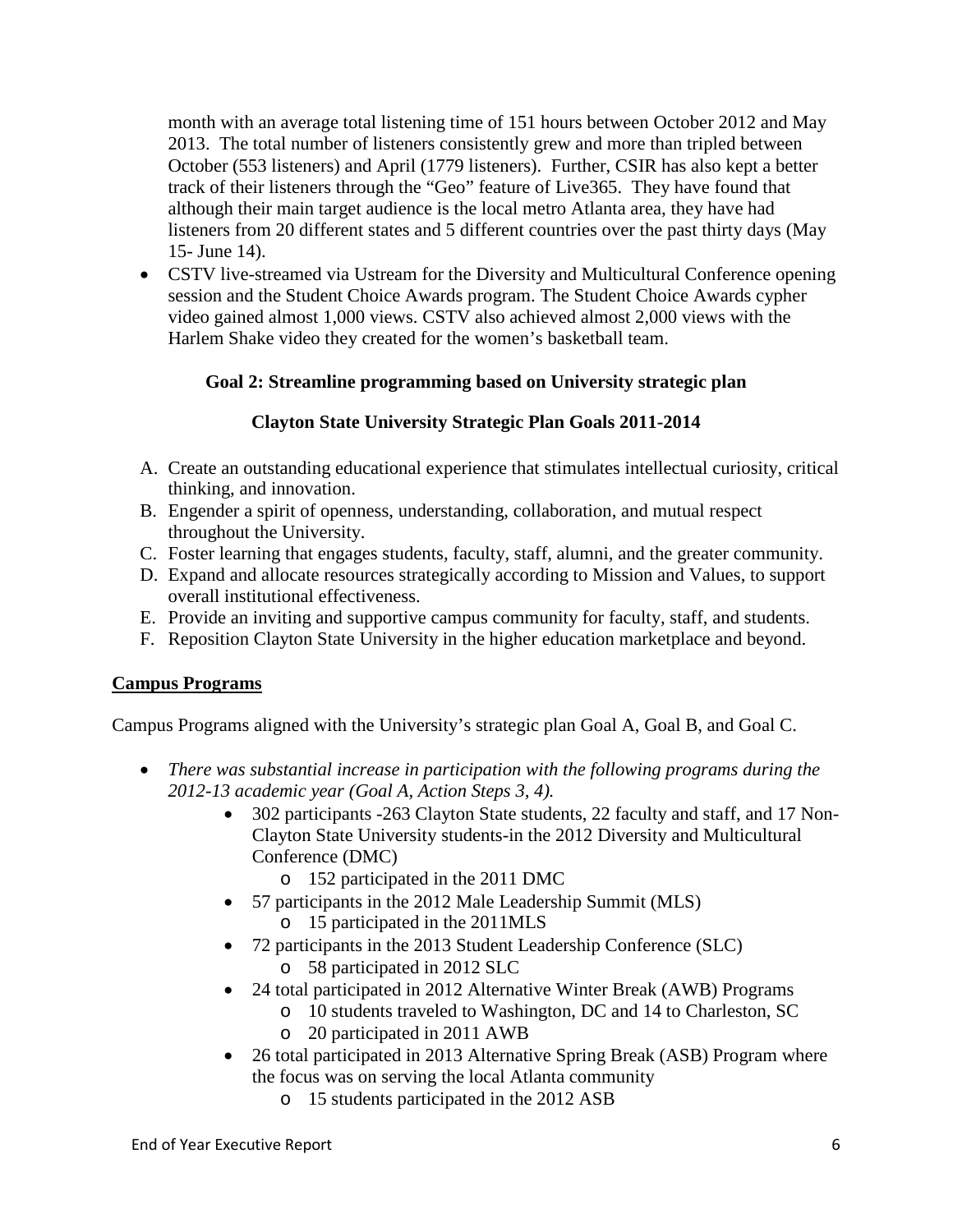

**Graph 1. Campus Programs Participation 2011-2013 Academic Years**

- *Safe Space Training (Goal B, Action Steps 1, 3)* Campus Programs was also able to expand the number of lesbian, gay, bisexual, and transgender (LGBT) allies at the University through its Safe Space Program which is a nationwide effort in educational institutions to foster understanding and support of the LGBT community.
	- Two faculty members were Safe Space trained
	- Two staff members were Safe Space trained
	- 26 students were Safe Space trained
- *Homecoming (Goal E, Action Step 5)* Campus Life took the lead in introducing three new Homecoming events that fostered a traditional feel to the Homecoming environment. These events included the following:
	- *Laker Market Day* 27 vendors were invited on campus to sell their handmade or customized items.
	- *Homecoming Tailgate* 15 student and staff groups set-up tailgate units in designated areas to support the basketball teams in a fun family centeredenvironment that fostered a sense of community and support with food, music and games for children. Approximately 150 faculty, staff and families attended the tailgate to enjoy the festivities and network.
	- *Homecoming Parade* 60 local businesses and University affiliates participated in the first homecoming parade that proceeded down Hwy 54/Jonesboro Road. In addition, we received several donations from community partners, including 200 chicken biscuits from Chick-fil-a; Two (2) convertibles from Terry Cullen Chevrolet, and a banner to lead the parade from Fast Signs. The parade was further supported by local government officials, including Mayor JB Burke of Morrow, Chief Chris Leighty, City of Morrow, and Mr. Mike Twoomey, Director of Tourism and Business Development for the City of Morrow.

Campus Program Campus Program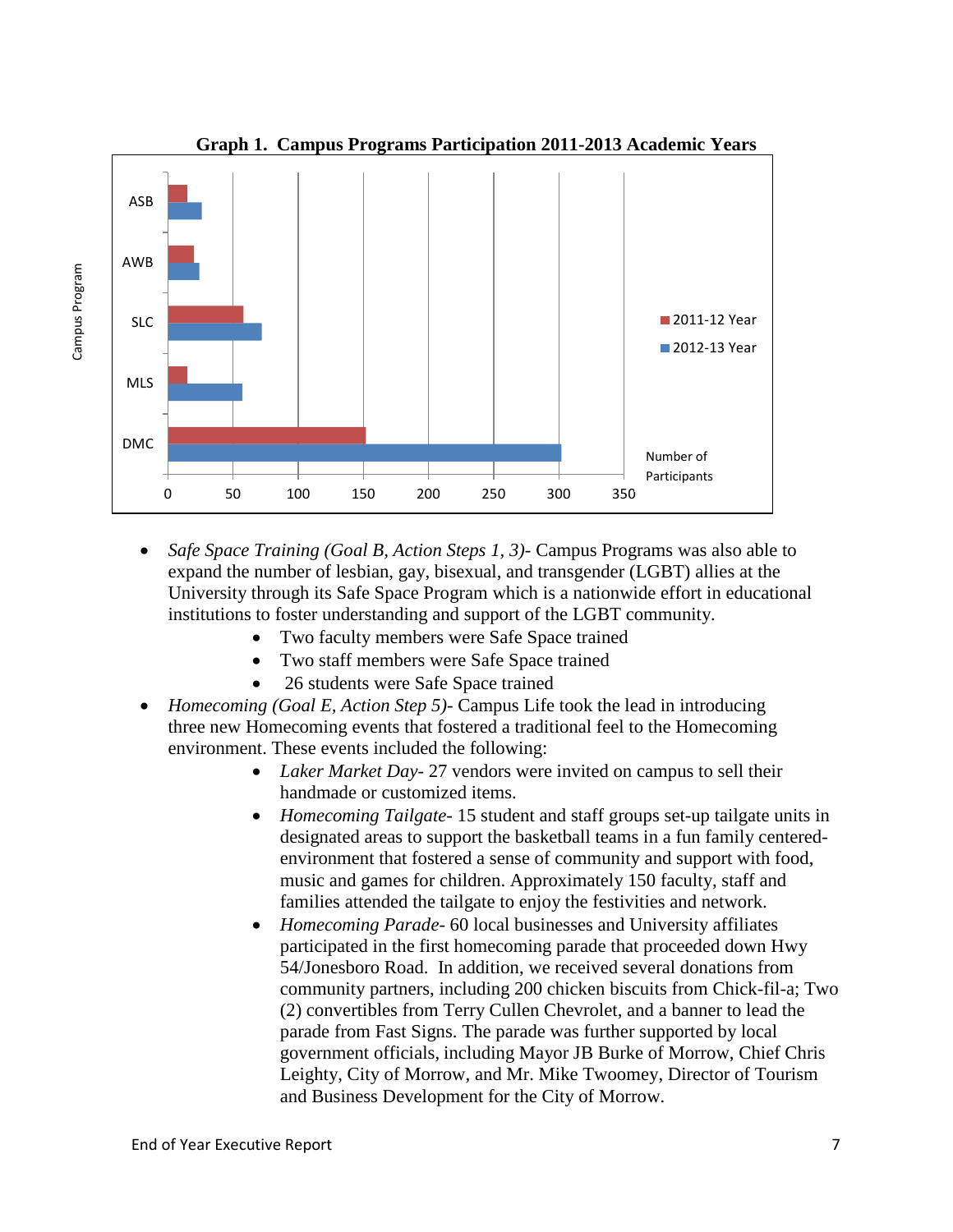**AmeriCorps.** The AmeriCorps National Service Program has provided participants who complete their program year with an education award that can be used towards their tuition and fees to continue and further their education at Clayton State and beyond. This year, each of 26 part-time AmeriCorps members completed 900 hours and is eligible to receive an education award in the amount of \$2775.00. Two (2) minimum time AmeriCorps members completed 450 hours and is eligible to receive an education award of \$1,174.60. This is a total of \$74,499.20 in financial assistance that the Clayton State AmeriCorps program provides students. This contributes to University retention efforts and student financial needs *(Goal D, Action Step 2).*

## **Student Organizations**

There were 73 student organizations recognized during the 2012-13 year including the formation of 15 new student organizations such as the Anime Club, CSU Ultimate Frisbee Club, Fairly Odd Players Drama Club, and the We Are O.N.E. Interfaith Council. The 1270 members of the recognized student organizations were responsible for hosting 100's of events and programs that addressed the diverse needs of the CSU Community *(Goal E, Action Steps 1, 2, 5).*

**Fraternity and Sorority Life (Goal A, Action Step 3).** The Fraternity and Sorority Council (FSC) sponsored their 3rd Annual Scholarly Award Banquet in April 2013 in which two Clayton State students, one member of a greek letter organization and one non-affiliated member, received a book stipend of \$250.00 each to apply toward their book and other educational expense fees. These funds were raised by the members of the greek community to support the academic and educational endeavors of actively involved students at Clayton State.

**Student Media.** The following programs aligned with the University's strategic plan:

- Student Media hosted three Presidential Debate Viewing parties for Clayton State students. The first of these we hosted in conjunction with Alpha Phi Alpha Fraternity. We had an average of forty-five students at each of the viewing parties and hosted all three of these viewing parties in the Student Activities Center *(Goal A, Action Step 4).*
- For CSiR's 5<sup>th</sup> Anniversary, Student Media put together a documentary for CSiR. Tamika Galanis took on the project and interviewed members of the original CSIR staff as well as former DJs from the station and faculty and staff who were influential in the radio station's inception. CSiR hosted a launch party for this 25 minute documentary and CSTV has had an additional 70 views of the documentary on their Youtube channel *(Goal C, Action Step 6).*
- Loch Fest Film Festival was moved to fall for this past year. A total of 13 submissions (up from 6 submissions in spring of 2012) was received and 96 people attended the film festival (up from 12 attendees in the spring of 2012). All of the film submissions for both festivals were from outside Clayton State. This event was held in the Student Activities Center *(Goal C, Action Steps 5,7).*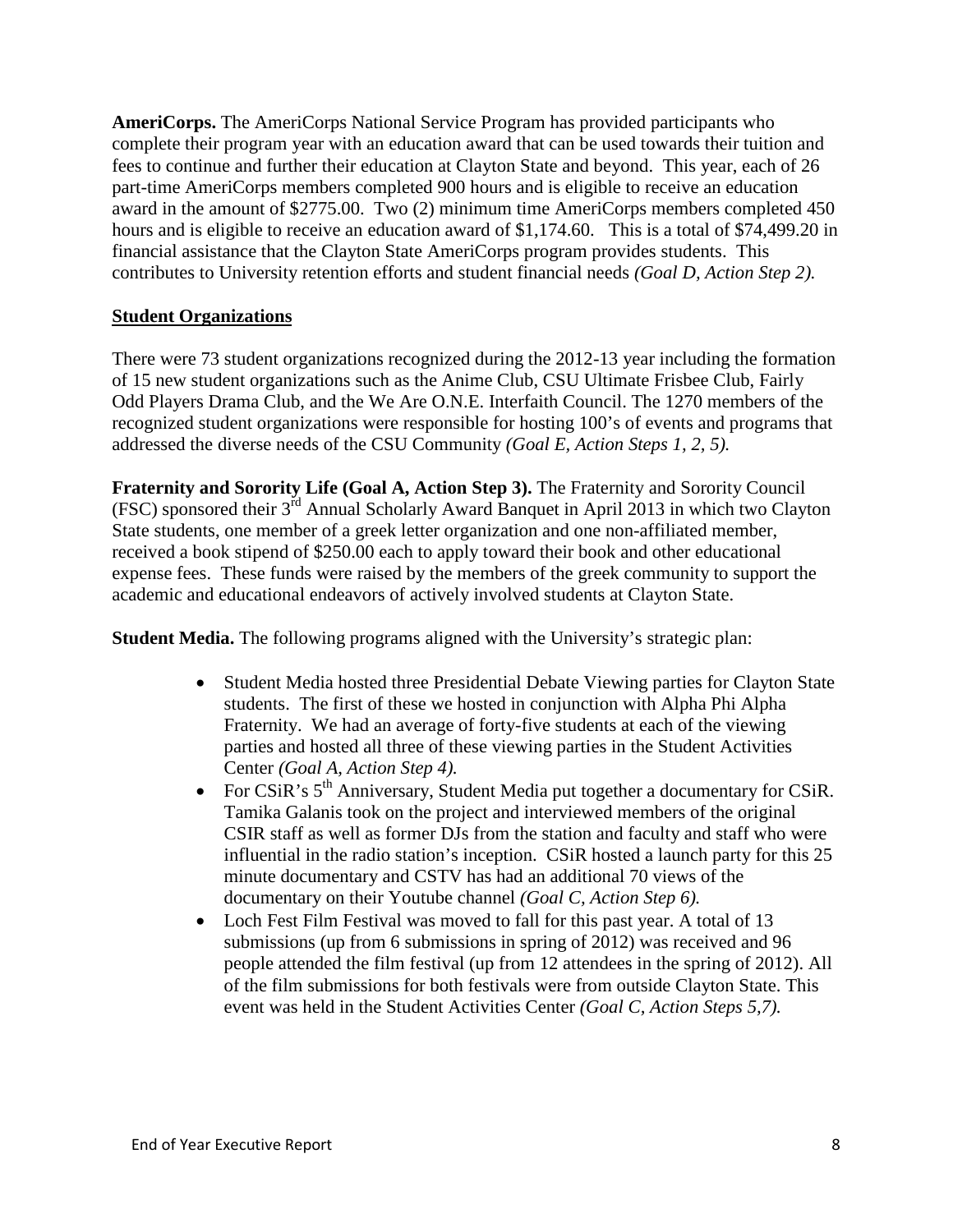### **Goal 3: Provide more guidance, structure and support for student growth and development**

## **Campus Programs**

Campus Programming provided guidance, structure and support for student growth and development through the following initiatives:

- *Co-curricular transcripts.* In collaboration with the Department of Information and Technology Services, a method was strategized to create co-curricular transcripts for students to document their leadership positions, involvement, and volunteer hours. The development of the co-curricular transcript was terminated when the Simplicity software was purchased, which includes a function for co-curricular transcripts.
- *The Student Leadership and Involvement Council (SLIC).* SLIC consisted of five elite student leaders from diverse backgrounds and experiences that served as the official advisory board on student leadership and development to the Department of Campus Life. The council assisted with the development and coordination of Campus Life's signature leadership programs including the Diversity and Multicultural Conference (DMC) and the Student Leadership Conference (SLC). Council members assisted with conference logistics, including selecting conference themes; created three leadership development tracks for the Student Leadership Conference; and identified keynote presenters and conference sessions for both conferences. Additionally, at the Student Leadership Conference, members of SLIC served as mentors for beginner and intermediate student leaders as well as facilitated a teambuilding activity at the SLC.
- *Student Presentations.* Student leaders within the University System of Georgia took advantage of the opportunity to put their learning into practice by presenting at the 2012 Diversity and Multicultural Conference. The 2012 theme was "Building Community Through Diversity;" a total of five presentations were facilitated by student leaders from Clayton State and Agnes Scott Universities. Further, at the Student Leadership Conference, a total of seven presentations were facilitated by students focusing on a wide-range of topics, including time management, avoiding burn-out, leadership passion, diversity, ethical leadership, communication, and leadership transition.
- *Awards and recognition.* New award categories for female, student leaders were developed for the Women's Inspirational Leadership Luncheon to recognize individuals who have positively impacted the campus community through their involvement, leadership and mentoring. One female from each academic class-freshman, sophomore, junior and senior was recognized.
- *Internship, mentorship, and conference attendance*. Campus Life staff was committed to student growth and development by allowing a student to intern with the department; mentoring students who were interested in student affairs careers; and sending students to professional development conferences.
	- *Intern-* The Campus Life Intern assisted directly with the development and implementation of the Male Leadership Summit, Diversity and Multicultural Conference, Student Leadership Conference and Women's Leadership Luncheon. More specifically, the intern developed learning outcomes for these programs; prepared program budgets; assisted with program and conference logistics; and created evaluations to assess learning outcomes.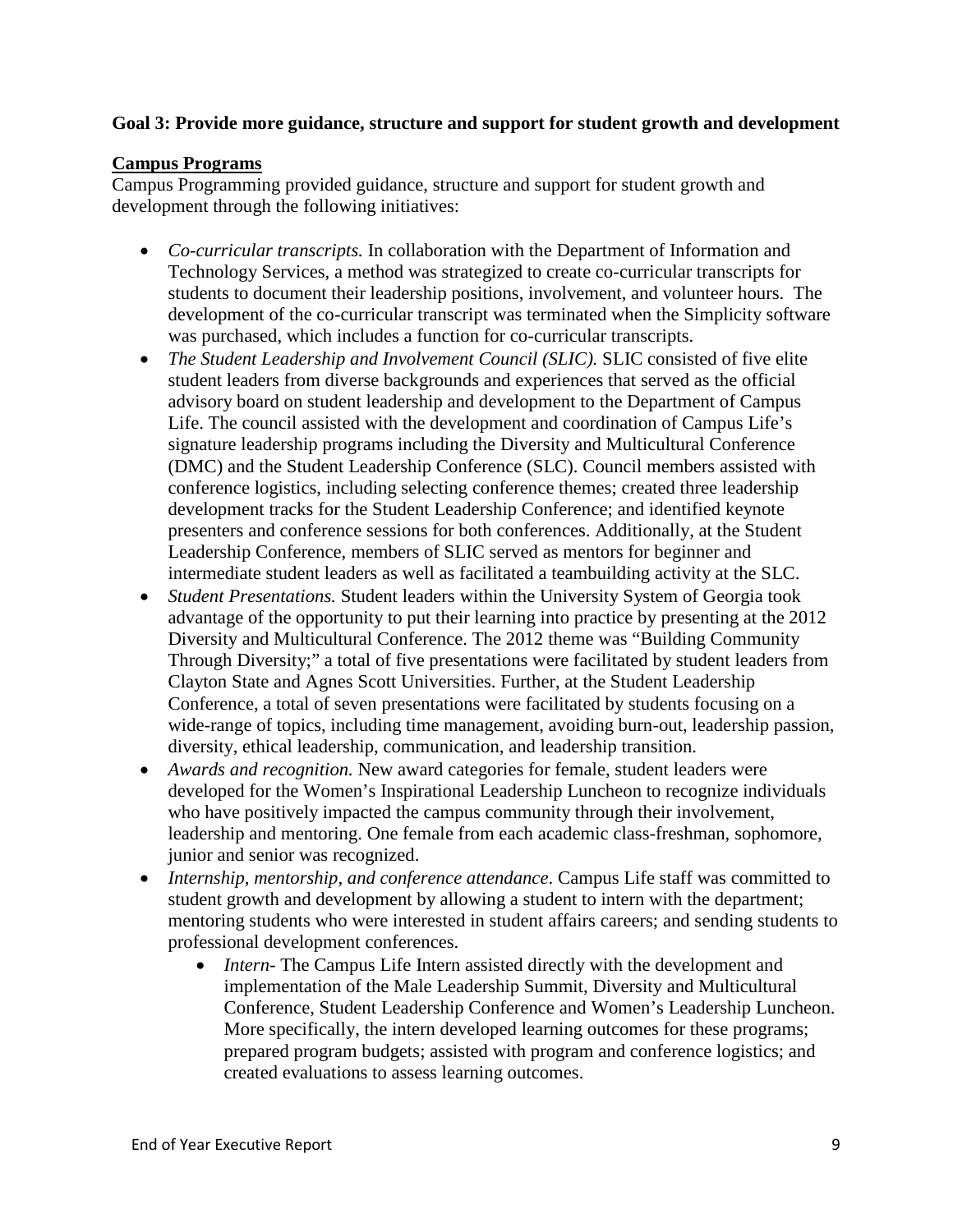- *NUFP Program-* Two (2) members from the Campus Life team-Ms. Atawanna Royal and Mrs. Lakiesa C. Rawlinson- also served as mentors for the students who were interested in the student affairs field through the National Association for Student Personnel Administrators (NASPA) Undergraduate Fellows Program. This program is semi-structured mentoring program for undergraduate students wishing to explore and better understand the field of student affairs and/or higher education. NASPA Undergraduate Fellows mentees had the opportunity to assist with the development of the Diversity and Multicultural and Student Leadership Conferences; participate in structured dialogue with student affairs professionals across the Division of Student Affairs; and attend the Annual NASPA Conference in Orlando, FL.
- *Conference Attendance* The following departmental sponsored organizations were sent to various conferences to promote student growth and development:
	- AmeriCorps-7 members attended the GIVE Conference (focuses on civic engagement and volunteerism at Georgia College and State University) in Milledgeville, GA; 6 members attended the National Conference on Volunteering and Service in Washington, DC.
	- Campus Events Council- 4 members attended the National Association of Campus Activities Conference in Nashville, TN.
	- Diversity Education Experiences for Peers Educators-3 members attended the Kingian Non-Violence Collegiate Leadership Conference sponsored by the Martin Luther King Center in Atlanta, GA; 2 attended the Georgia International Leadership Conference at Rock Eagle 4-H Center in Eatonton, GA.
	- Student Government Association-3 members attended the L3 Summit: Leaving a Legacy of Leadership at North Georgia College and State University in Dalton, GA; One student participated as a conference mentor.
	- Student Media- CSIR and CSTV sent 3 students to the Inaugural National Student Electronic Media Convention in Atlanta, GA; 3 members from the Ben Tree attended the Georgia College Press Association Workshop in Athens, GA.

**AmeriCorps.** This year, the CSU AmeriCorps Program completed its first three –day, overnight, off -campus Orientation Retreat for its 32 members. The Orientation Retreat focused on bringing the AmeriCorps Members together as one unit; introduced AmeriCorps Program to new and returning members; identified Corps member roles and responsibilities; and provided additional training in the areas of leadership style, conflict resolution, and service learning.

#### **Student Activities Center**

The Student Activities Center repurposed the game room space to meet student training and meeting space needs.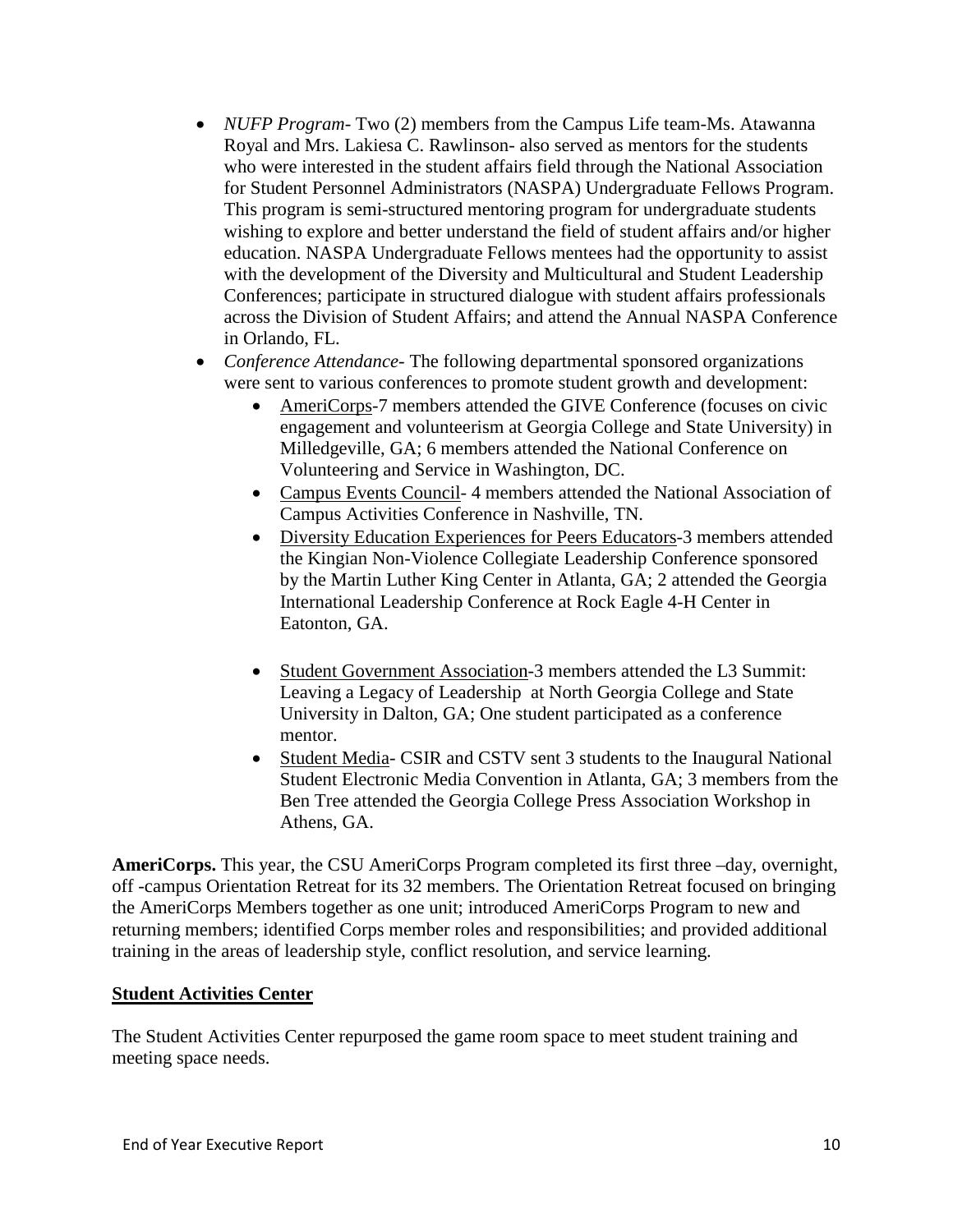## **Student Organizations**

Student organization involvement provided guidance, structure and support for student growth and development though the following initiatives:

- *The Council of Student Organization Leaders* (CSOL)- CSOL was established to enhance student organizations' effectiveness by providing an open platform for collaboration and exchange of ideas and thoughts between student organization leaders. During the inaugural year of CSOL, the student leaders decided to intentionally focus on collaborative efforts to increase the participation and overall success of events and programs hosted by student organizations. Using technology to create a master calendar shareable by all CSOL representatives, student organizations were able to update the calendar from month to month with all of their events and programs. CSOL representatives shared the calendar with the entire membership of their student organizations which fostered collaboration and greatly increased program support and development.
- *RESET* A total of 80 students representing 60 student organizations attended the 2012-13 RESET for Recognized Student Organizations; 41 students attended the RESET for New Student Organizations.
- *RESET Advisors* The RESET for Student Organization Advisors was designed to ensure student organization advisors understand their roles and responsibilities which include providing direct support for student growth and development to the organizations they advise. A total of 56 advisors attended the Student Organization Advisor Trainings.
- *Lunch and Lead-* Lunch and Lead offers monthly sessions throughout the year that encourage student growth and development by helping the participants develop and enhance a personal philosophy of leadership that includes understanding of self, others, and community. During each Lunch and Lead session, participants developed a tangible artifact such as a SMART Goal Map, a Life Billboard, and Passion Plan to help them formulate their goals and strategize a plan of action to achieve success. The following student leaders presented during RESET:
	- *Jasmin Gaston* presented on a topic of being a passionate leader and managing stressors that can affect a student leaders' ability to succeed academically, professionally, socially, etc…while maintaining a leadership position on campus.
	- *Joshua Smith* presented on the importance of time management as a student leader.

**Student Media.** Student Media continues to promote student growth by allowing students to get hands on experience with media production outside of the classroom.

- *Course Credit* Student Media partnered with the Visual and Performing Arts Department to allow students to receive course credit for working with Student Media. By taking these courses, students receive between 1 and 4 hours of course credit for getting handson experience in media production. This course is open to students of all majors and students were also given the opportunity to volunteer with the Student Media organizations, even if they were not in the class.
	- 40 individual students took the Journalism 3011 and Journalism 3012 courses. All of these students not only produced pieces for their professional portfolios-with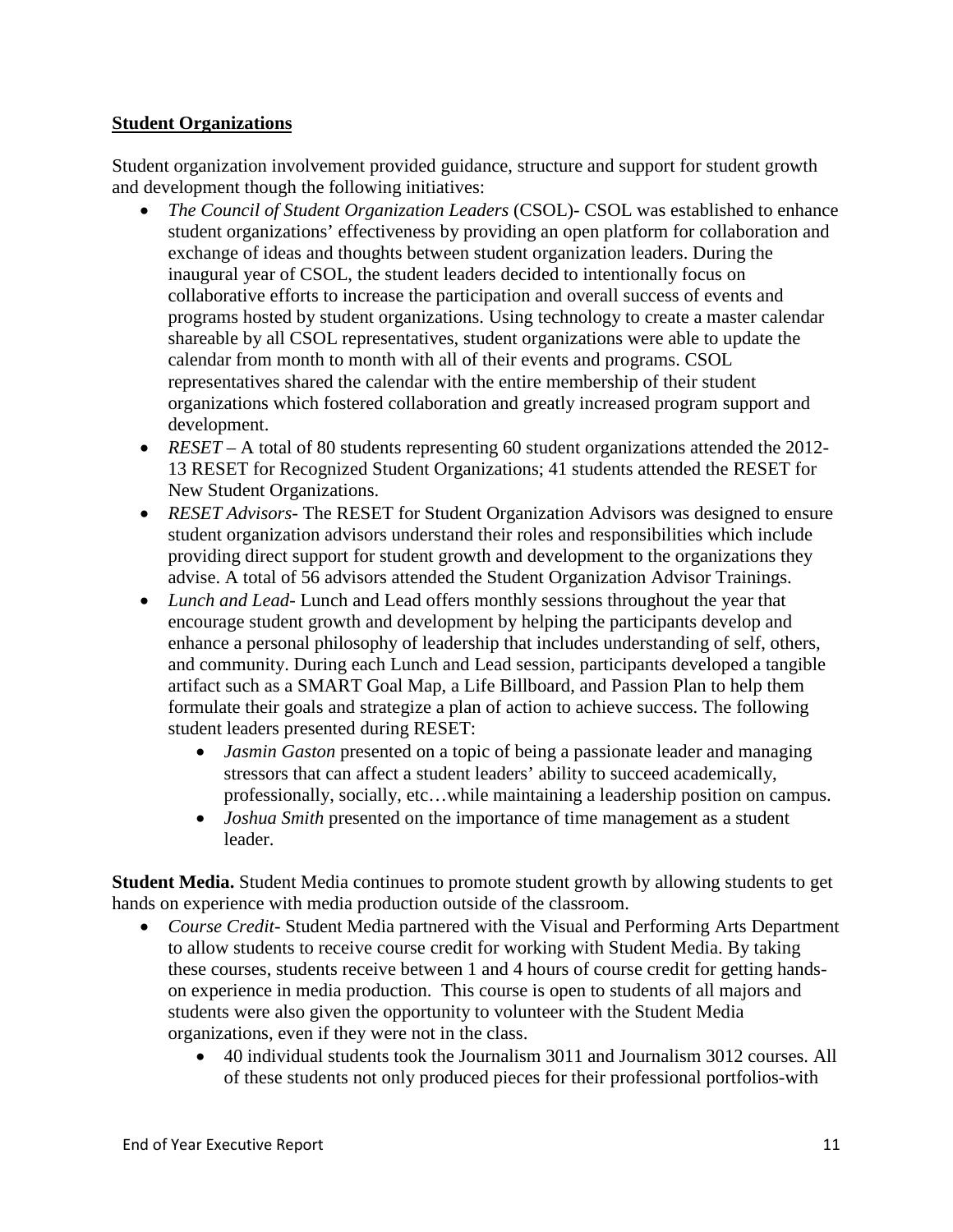photos, articles, videos, and audio files of their radio shows, but they also received real world experience in media production.

- Dr. Randy Clark, Associate Professor of the Communications and Media Studies program is the supervising faculty member of this course. Other faculty members of the Communications and Media Studies program, such as Dr. Mark May, Professor Jonathan Harris, and Dr. Steve Spence, have supported the program by suggesting that students in their classes participate in the journalism program.
- Several students who have participated in Student Media have directly benefitted from their experience with the program by way of getting jobs in the media field this year. Recent graduate, Aisha White, was hired as a copywriter for an advertising agency after her experience as Marketing Director for CSiR. Tamika Galanis, former Editor-in-Chief of the Bent Tree, got a summer internship with the Clayton News Daily.

**Fraternity and Sorority Life***.* Fraternity and Sorority Life has contributed to the development, support and guidance of students through the following:

- *Recruitment*-The Membership Intake and Recruitment policies were revised to provide more structure to our Greek community, implement steps to prevent hazing, and to enhance the quality of our Greek community both academically and socially.
	- *Recruitment periods-* Membership intake windows of September 1 November 30 (fall) and February 1 – April 30 (spring) were incorporated into the policies in order to create a more structured recruitment and intake process for the Greek community as well as to prevent hazing.
	- *Academic Requirements-* An institutional cumulative and semester GPA requirement of 2.5 was put in place for all prospective members of the Greek community to ensure that members were entering the Greek community with high academic standards.
	- *Freshmen and Transfer students-* Freshmen and transfer students are only permitted to participating in RUSH during the formal recruitment week in order to ensure that students matriculating at Clayton State put academics first and to ensure that the academic standards of potential Greek students were high.
- *Increased membership* The Iota Sigma chapter of Zeta Phi Beta Sorority, Inc., was reinstated to active status. With these members, the greek community has welcomed over 15 new members.
- *Increased academics-* The Greek community has grown academically. In the fall of 2012, the institutional cumulative grade point average of the Greek community was a 2.72. As of spring 2013, this grade point average is a 2.82; above the institutional grade point average of a 2.78.

## **Goal 4: Become central office for civic engagement/volunteerism on campus**

## **Campus Programs**

Campus Life increased our efforts to provide diverse opportunities for students to become engaged in community-based initiatives and documented these efforts though the following: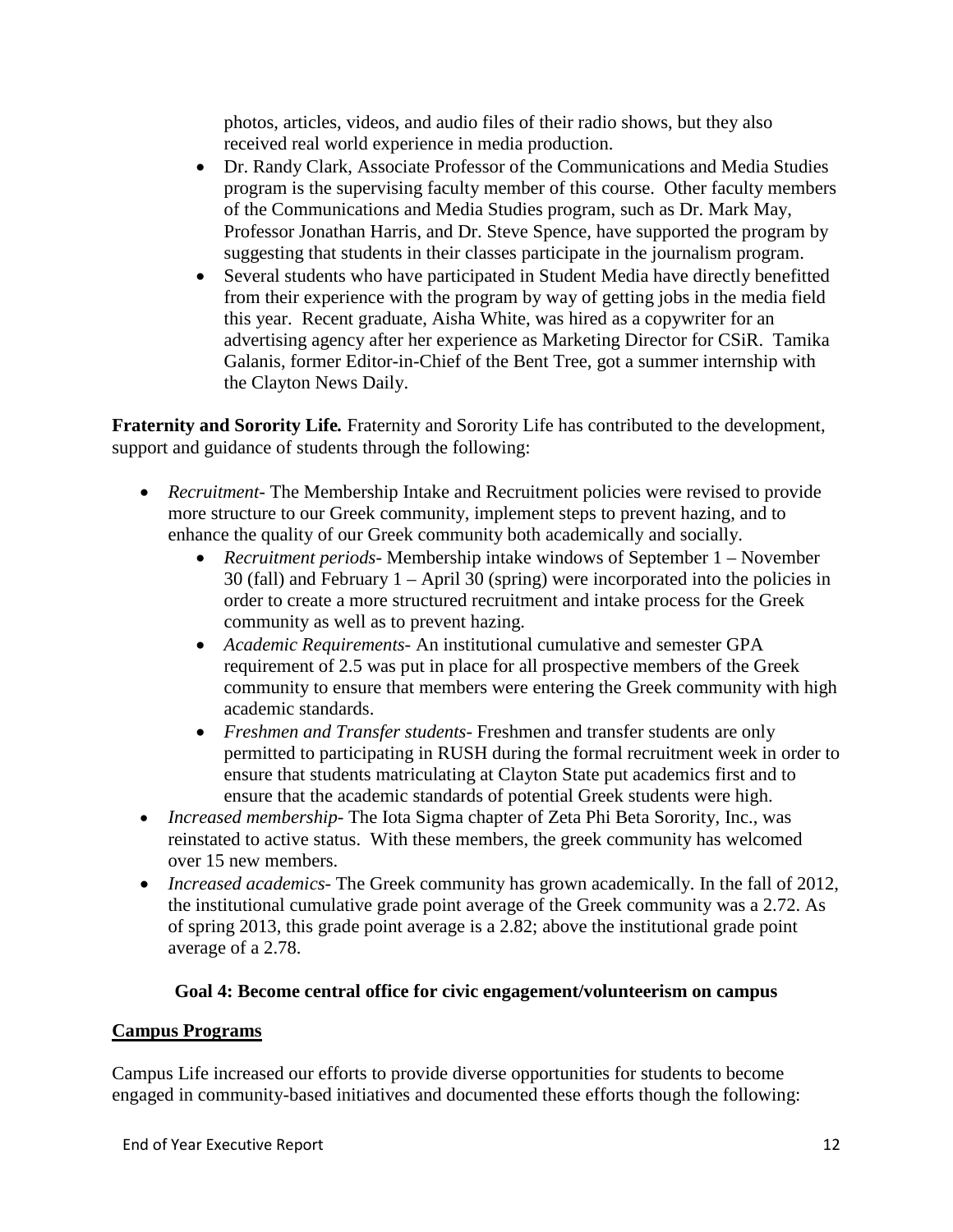- *Increased faculty partnership* Presentations were given to the four colleges at the University-Arts and Sciences, Business, Health, and Information and Mathematics. New faculty members-Drs. John Parkerson, Charlotte Swint, Jere Boudell, and Paul Melvintook advantage of the opportunity to partner with Campus Life with the Service Learning Series.
- *Volunteer database* A Volunteer Database was developed to track volunteer hours and who is volunteering; this database was successfully managed by the Campus Life Student Assistant and documented a **total of 266 volunteers contributing 3374 service hours**.
- *Service Learning Series-* The monthly Service Learning Series was developed to allow students to think constructively about different critical community needs and engage in service that addresses those issues. With the exception of December and March, Campus Life offered the campus community the opportunity to become involved in a variety of social issues ranging from affordable housing, animal conservation, hunger and homelessness, and senior citizens. The Service Learning Series was expanded and included a *total of seven (7) learning discussions and service projects where over 400 students, staff and faculty engaged in thought-provoking conversations and hands-on service opportunities.*
- *Affordable Alternative Break Programs-*The Alternative Break Programs offered by Campus Programs were less than \$600.00 which increased overall participation. Two(2) Alternative Winter Break Programs and one Alternative Spring Break Program was developed and implemented to give students a deeper understanding of volunteerism, community service, activism, and a greater appreciation for diverse populations.

| Month                                                                      | Topic                                                                                         | SLS<br>Attendance | Project<br>Attendance | Project                                                                                                                                                                                                                                                                                                                                                                                                                                                                                                                                                                                                                                  |
|----------------------------------------------------------------------------|-----------------------------------------------------------------------------------------------|-------------------|-----------------------|------------------------------------------------------------------------------------------------------------------------------------------------------------------------------------------------------------------------------------------------------------------------------------------------------------------------------------------------------------------------------------------------------------------------------------------------------------------------------------------------------------------------------------------------------------------------------------------------------------------------------------------|
| September 2012                                                             | Affordable Housing-<br>sustainable housing for<br>low and moderate<br>income families         |                   | 15                    | Southern Crescent Habitat for Humanity,<br>carpet removal, painting and lawn<br>maintenance on a bank donated home                                                                                                                                                                                                                                                                                                                                                                                                                                                                                                                       |
| October 2012<br>Dr. Joshua Parker,<br><b>SLS</b> discussion<br>facilitator | Animal Rights- myths<br>and misconceptions<br>about zoos and<br>aquariums                     | 16                | 53                    | Zoo Atlanta's Boo at the Zoo, create a family<br>friendly environment by distributing candy to<br>participants and assisting with games and<br>activities.                                                                                                                                                                                                                                                                                                                                                                                                                                                                               |
| November 2012                                                              | National Hunger and<br><b>Homelessness</b><br>Awareness Month-<br>poverty and<br>homelessness | 13                | 112                   | Activities included, "Hot Chopics" panel<br>discussion with representatives from the<br>homeless community and community<br>partners that provide direct service for these<br>individuals. A Hunger Banquet was held to<br>give a global overview of homelessness;<br>lunches were made for the Calvary Refuge<br>Center; films and documentaries addressing<br>poverty and homelessness were shown; and<br>clothing was donated to the Laker Care<br>Closet. The week culminated with the Sleep<br>Out for the Homeless, an experiential<br>learning activity where participants sacrificed<br>a few hours of comport to experience the |

Below is a brief overview of the Service Learning Series and Alternative Break Programs offered during the 2012-13 academic year: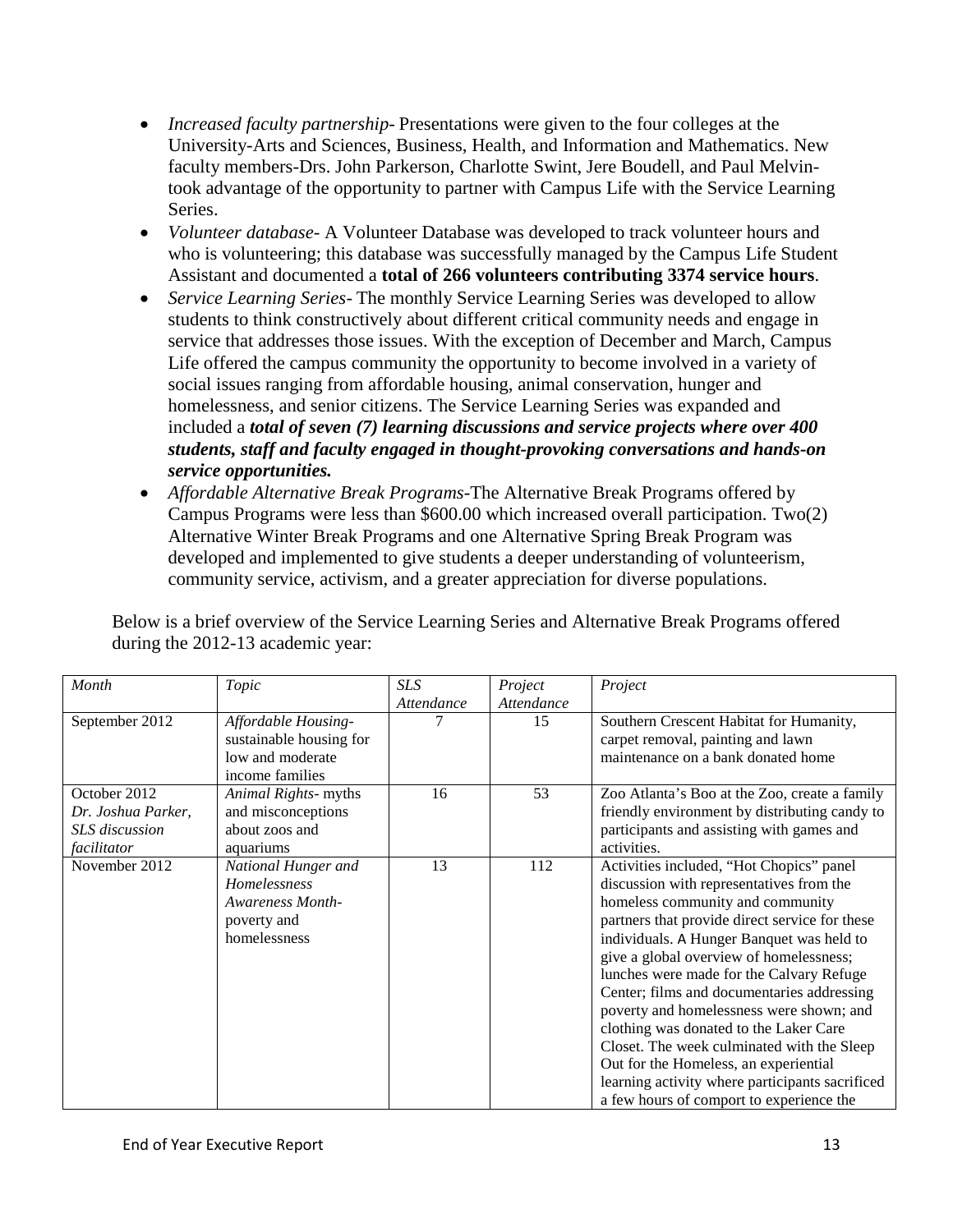|                                                                                                                    |                                                                                                          |    |    | hardship and reality of homelessness.                                                                                                                                                                                                                                                                                                                                                                                                                                                                                                                                                                        |
|--------------------------------------------------------------------------------------------------------------------|----------------------------------------------------------------------------------------------------------|----|----|--------------------------------------------------------------------------------------------------------------------------------------------------------------------------------------------------------------------------------------------------------------------------------------------------------------------------------------------------------------------------------------------------------------------------------------------------------------------------------------------------------------------------------------------------------------------------------------------------------------|
| January 2013                                                                                                       | King Day Service and<br>Celebration-King<br><b>Sunday Supper</b><br>Discussion and<br>volunteer projects | 60 | 44 | Inspired by the legacy of Dr. King, the King<br>Sunday Supper event invited people from<br>diverse backgrounds and ideologies to<br>discuss the issues that affect our community<br>and champion our shared strengths and<br>values. Additionally, on the national Dr.<br>King holiday, students had the opportunity to<br>volunteer at one of two service sites focusing<br>on beautification-Trees Atlanta and Truly<br>Living Well Center for Natural Urban<br>Agriculture. After completing these volunteer<br>projects, students participated in the Annual<br>Martin Luther King Jr. March in Atlanta. |
| February 2013<br>Dr. Charlotte Swint,<br><b>SLS</b> discussion<br>facilitator                                      | Seniors and Elderly-<br>importance of social and<br>physical activity in the<br>aging process.           | 7  | 10 | Summerhill Assisted Living Facility in<br>Atlanta, hosted an afternoon of social<br>activities.                                                                                                                                                                                                                                                                                                                                                                                                                                                                                                              |
| March 2012<br>Drs. Jacqueline<br>Jordan, Paul Melvin,<br>and Jere Boudell,<br><b>SLS</b> discussion<br>facilitator | Earth Day-conservation<br>and sustainability efforts                                                     | 15 | 20 | Trees Atlanta and Keep Atlanta Beautiful,<br>plant trees and grasses on a section of the<br>Atlanta beltway.                                                                                                                                                                                                                                                                                                                                                                                                                                                                                                 |

**Alternative Winter Break Program.** In December of 2012, Alternative Winter Break provided students the opportunity to either explore the facets of urban poverty in Washington, DC or assist with creating affordable housing on John's Island, a small community off the coast of South Carolina. For one week, each group focused on learning about the history or background of the community; participated in direct service with a local community partner; and engaged in reflection activities regarding the effectiveness of their service. *24 students volunteered for a total of 1400 volunteer service hours.* 

**Alternative Spring Break Program.** In March of 2013, Alternative Spring Break focused on local issues by serving with three community partners in the Atlanta Metropolitan area. Participants worked with local retail outlet Fab'rik to boost the self-esteem of underprivileged teenaged girls by providing them with new and stylish attire; partnered with the Kashi Ashram Street Meals Program where students packed brown bag lunches and served them; and assisted at the Books for Africa warehouse where students helped to unload, sort, and package books and learning resources to send to schools and libraries across the African continent. *26 students volunteered for a total of 592 volunteer service hours.* 

**AmeriCorps Program***.* The Clayton State University AmeriCorps Program has made great strides in aiding the Department of Campus Life in trying to accomplish this goal of being recognized on campus as the civic engagement/ volunteerism office on campus. The AmeriCorps Program is the largest organization on campus whose sole purpose is engaging students in volunteerism and facilitating various community engagement opportunities for the student body. Not only is the AmeriCorps Program composed of 31 AmeriCorps Members who are themselves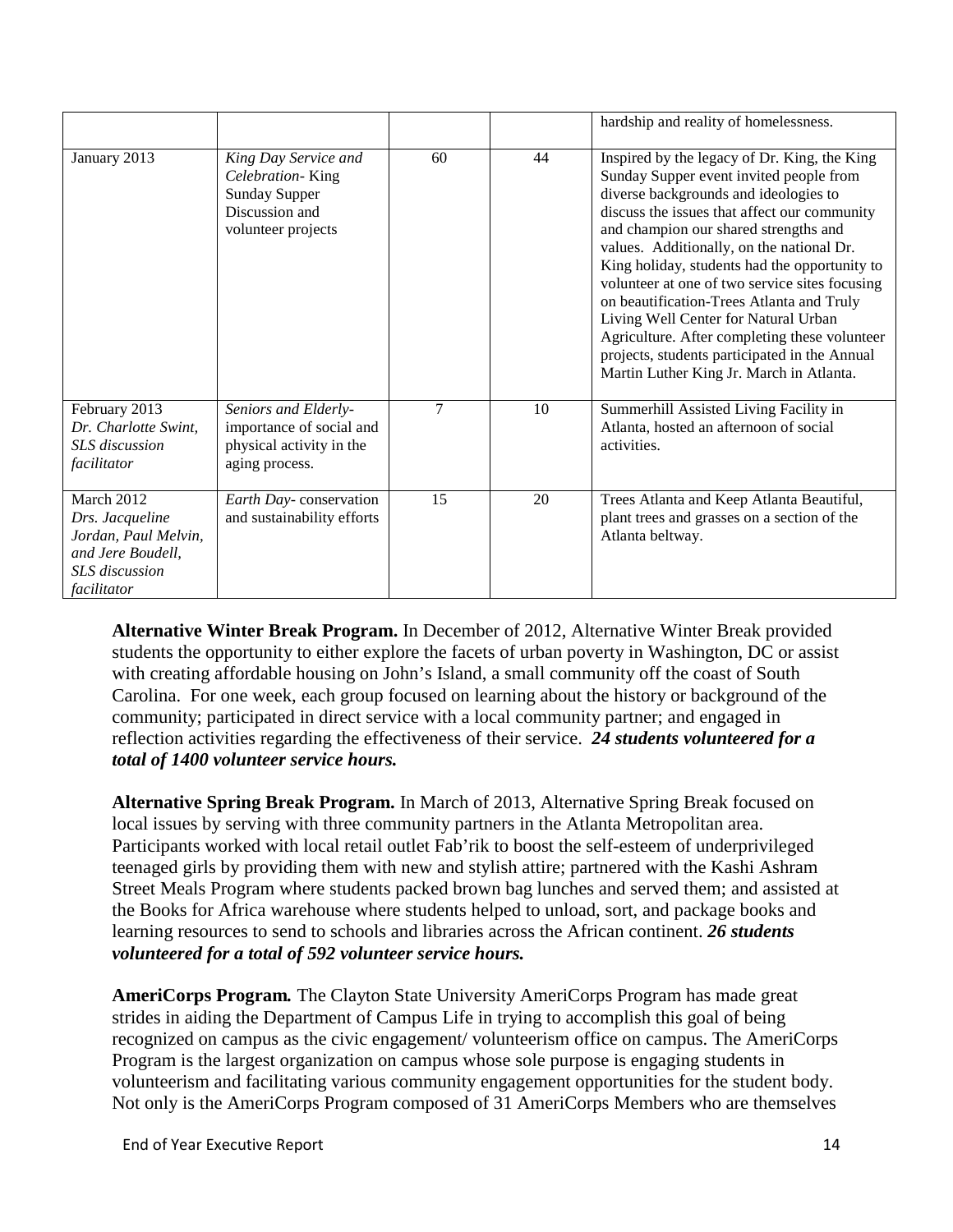heavily involved in community volunteerism- serving over 22,000 this academic year along-but the AmeriCorps Members have recruited many of their peers in service as well. This year, the AmeriCorps Program has involved over 500 students in a variety of civic engagement opportunities including community service projects, AmeriCorps Service Cinemas, and peer dialogue discussion based on social justice issues.

- *Service Cinemas* A total of seven Service Cinemas covering sex trafficking, child soldiers, civil war in central Africa, mobile disability, eating disorders, public education system, environment, and autism was coordinated and reached over 480 students
- *Collaborations*-The organizations and departments that partnered with Campus Life for the AmeriCorps Service Cinema Series included: Alpha Kappa Alpha Sorority, Phi Beta Sigma Fraternity, Diversity Education Experiences for Peers (DEEP) Educators, Alpha Phi Alpha Fraternity, Delta Sigma Theta Sorority, the Disability Resource Center, the Department of Counseling and Psychological Services, Dr. Samuel Maddox from the Department of Psychology, three local FBI agents, the Invisible Children, non-profit organization, Mrs. Speer, Jonesboro High School Teacher, City of Morrow Mayor Sparkle Adams, and the City of Morrow Mayor J.B. Burke. The community and campus partnerships that were created for the Service Cinemas were so well developed that numerous of the partners have become regular attendees for the service cinemas and staunched advocates for the AmeriCorps Service Cinema Series.
- *Assessment-* On average, 97 percent of the students agreed or strongly agreed that they became more knowledgeable/aware about social issues as a result of attending the service cinemas. Further, when asked if the Service Cinema Series helped to enhance the students understanding of social and community critical needs, 99 percent of the students answered yes. Lastly, when surveyed as to whether or not the students' participation in the Service Cinema Series empowered them to make a commitment to continued involvement in community engagement initiatives, on average, 96 percent of the students answered yes.

**Student Media.** Student Media encouraged civic engagement by hosting three presidential debate viewing parties and one vice presidential debate viewing party. These events allowed students to be informed on each candidate's positions on issues pertinent to the county. The Bent Tree also hosted the Student Government debate during the fall semester for students to hear the platforms of their student representatives. Student Media also supported volunteerism by reporting on the Service Learning Series and featuring AmeriCorps in the Bent Tree to bring more awareness to both initiatives.

## **Goal 5: Review and update policies to meet growing needs of students**

## **Campus Programs**

- Implemented student accountability policy by placing holds on accounts for students who were "no shows" at events.
- Require Laker ID card for entry into events.

#### **Student Organizations**

End of Year Executive Report 15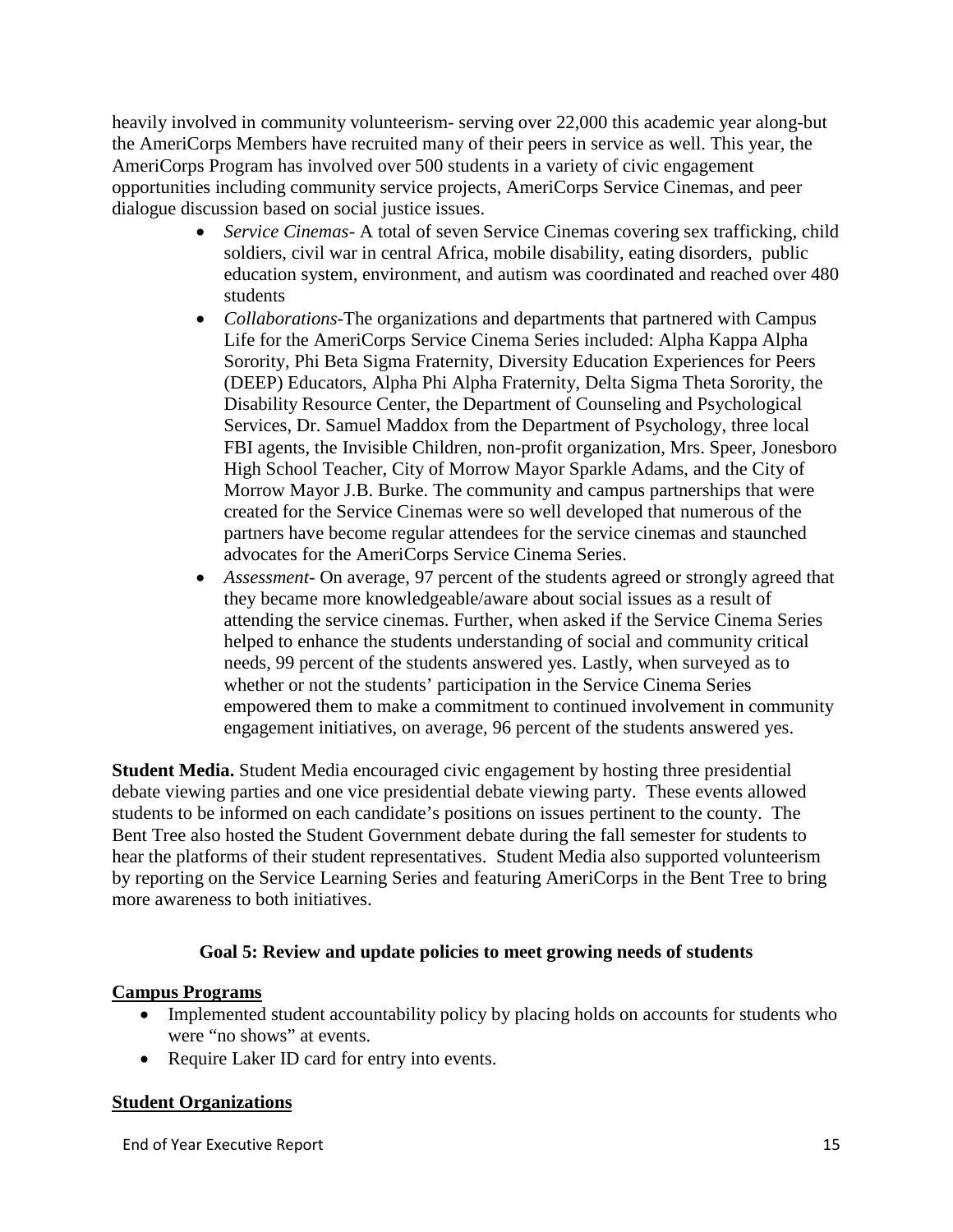- Revised Religious Student Organization language.
- Assisted with the development of a supplemental Business Manual for student organizations.
- **Student Media-** Drafted a social media policy and classifies ad policy.
- **Fraternity and Sorority-** Revised membership recruitment policies (see Goal 3); The Fraternity & Sorority Council Constitution was updated to meet the requirements of the University stipend program and to ensure that FSC leadership represented the Greek community academically. The GPA requirement for the Council President was raised from a 2.3 to a 2.5. In order to serve on the executive board in other capacities, one must have a 2.3 GPA.

## **Student Activities Center**

- Revised the Late Night Event Policy.
- Developed Campus Promotions Guide to offer student organizations and campus departments a quick guide and reference to the University Posting Policy.

## **Goal 6: Aggressively promote the facility to internal & external community members to increase facility usage opportunities.**

## **Student Activities Center**

- The SAC welcomed 152,185 visitors during the 2012-2013 Academic year. This more than doubles 2011-2012
- The SAC hosted 628 total events this year including 268 student organization events, 312 departmental events, and 48 external events
- The SAC has had twenty-three contracted external events as of July 1, 2012 and has brought in total revenue of \$48,687.00 from those contracted events.
- There have been seven vendor information tables which have brought in a total of \$1,460.00.
- The SAC has collected other revenue totaling \$4,774.13 for events that occur after the building hours events that have used Sodexo and events that have been cancelled and/or rescheduled with a deposit held.
- Total Revenue for the SAC from July 1,  $2012 -$  June 30, 2013 is \$54,921.13.
- The SAC has had four complimentary external events since July 1, 2012 and several internal complementary events which total \$44,425.00 in estimated in-kind rental.
- The SAC organized the first Open House to take place on June 25, 2013 as a means to showcase the facility to the external community.
- Large 22x28 posters were ordered and will be placed in classrooms to further expose students to this venue.
- SAC Updated the Event Services and Facility Rental brochure during this fiscal year to meet the changes of our facility and to incorporate creative ways to attract clients. The brochure was mailed out to over 80 local businesses, schools and churches in the area.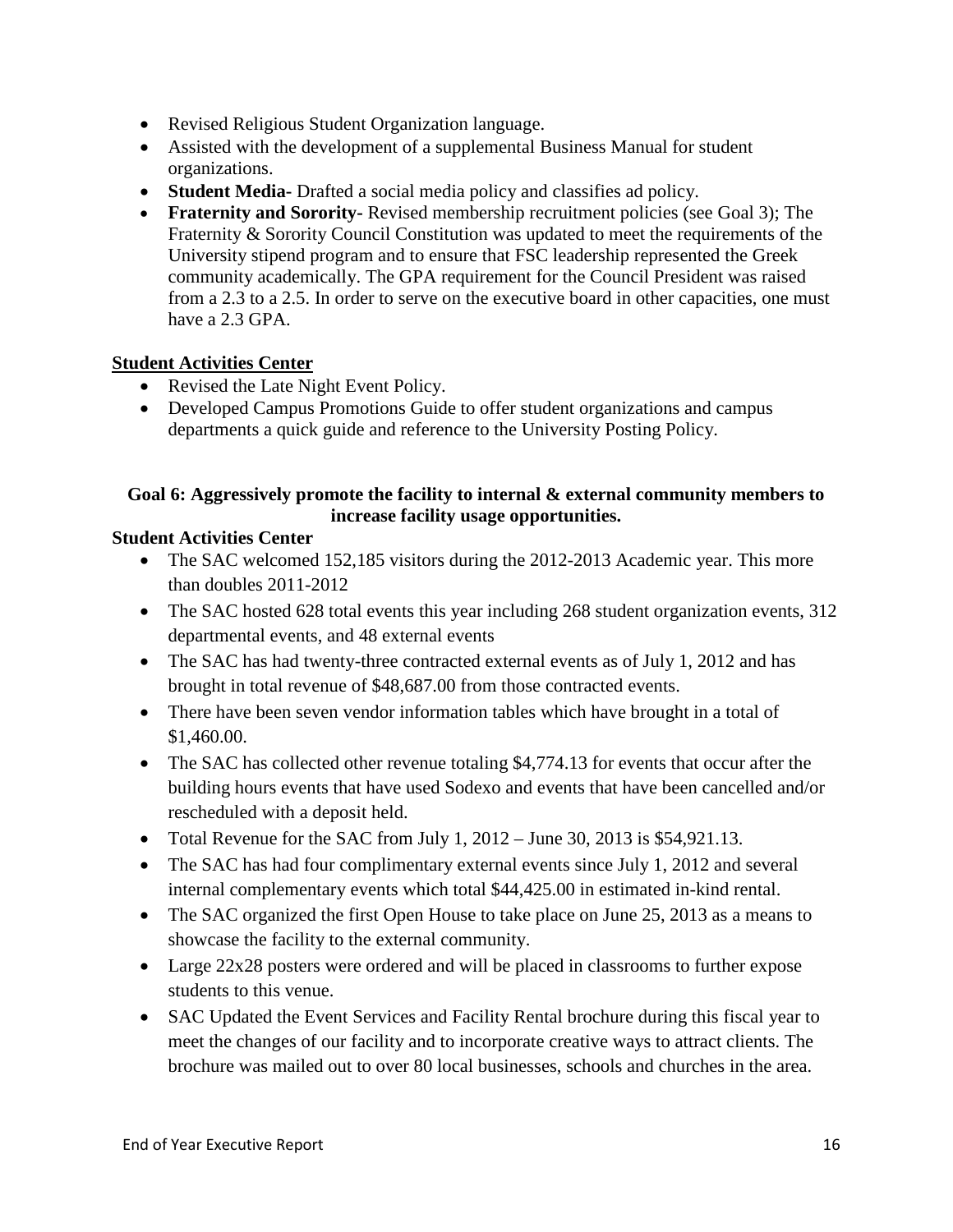# DEPARTMENT OF CAMPUS LIFE AND STUDENT ACTIVITIES CENTER APPENDIX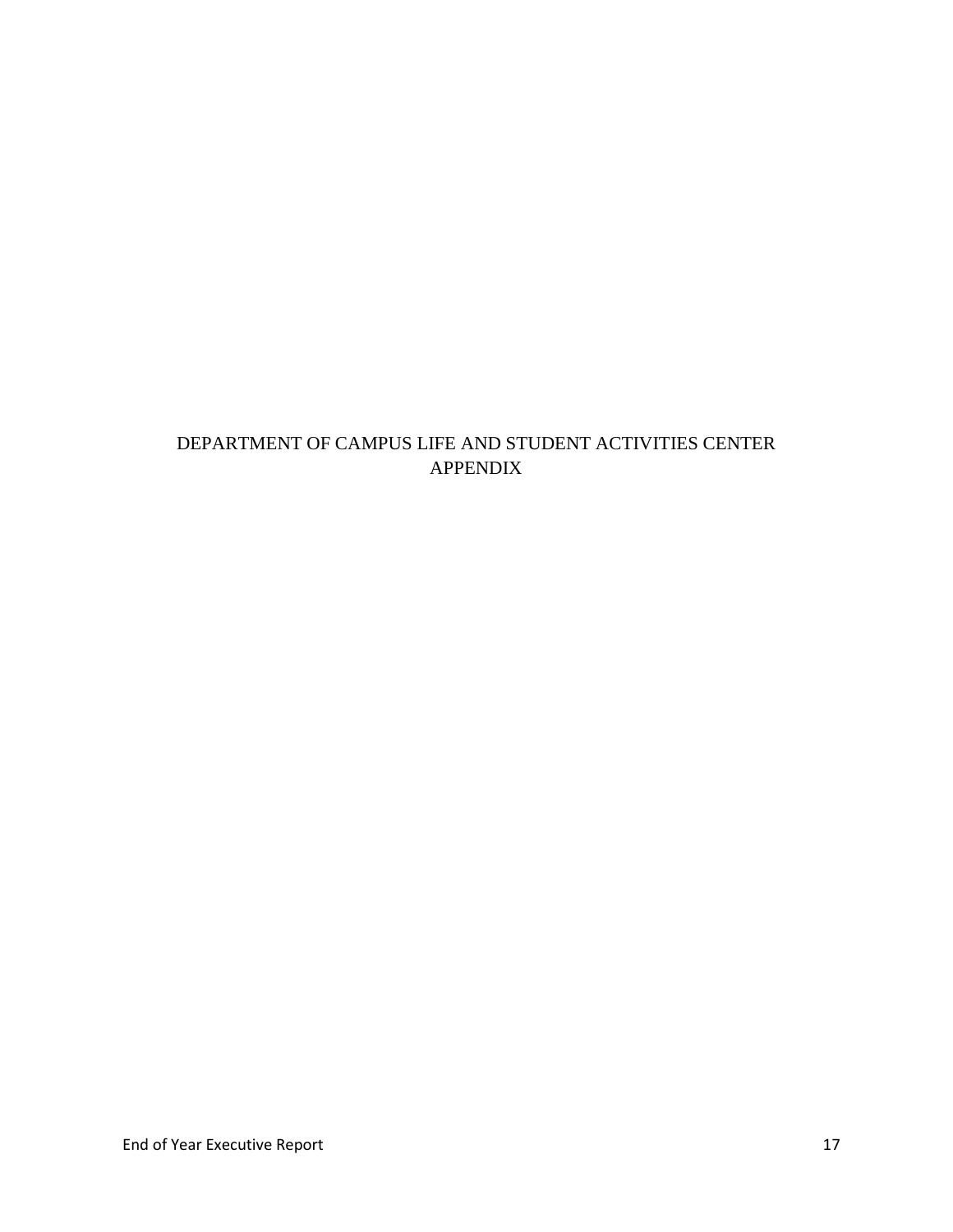# **Campus Programs Summary**

|                                                             |              | Attendance |                |      |                | Race/Ethnicity |                |                |                |                |           | Classification |           |                |          | Gender |           |
|-------------------------------------------------------------|--------------|------------|----------------|------|----------------|----------------|----------------|----------------|----------------|----------------|-----------|----------------|-----------|----------------|----------|--------|-----------|
| Program                                                     | <b>Total</b> | Trad       | <b>NT</b>      | Bk   | Wt             | Hsp            | Asian          | Other          | <b>DE</b>      | <b>FR</b>      | <b>SO</b> | <b>JR</b>      | <b>SR</b> | GR             | F        | M      | <b>TR</b> |
| Diversity Conference                                        | 263          | 182        | 83             | 172  | 60             | $\overline{7}$ | 26             | $\overline{0}$ | 1              | 68             | 74        | 66             | 54        | N/A            | 191      | 74     | N/A       |
| Leadership Conference                                       | 72           | 63         | 9              | 58   | 5              | 3              | 6              | $\Omega$       |                | 10             | 13        | 26             | 22        | N/A            | 26       | 46     | N/A       |
| Male Leadership<br>Summit                                   | 56           | 49         | 7              | 51   | 2              | 3              | $\mathbf{0}$   | $\overline{0}$ | $\overline{0}$ | 5              | 18        | 27             | 6         | $\theta$       | $\Omega$ | 56     | N/A       |
| <b>Alternative Breaks</b>                                   | 50           | 43         | $\overline{7}$ | 41   |                | $\overline{2}$ | $\mathfrak{2}$ | $\overline{4}$ | 1              | 6              | 16        | 14             | 11        | 2              | 42       | 8      | N/A       |
| <b>Service Learning Series</b>                              | 172          | 155        | 17             | 145  | 12             | 6              | $\overline{4}$ | 5              | $\Omega$       | 112            | 29        | 19             | 12        | $\theta$       | 105      | 67     | N/A       |
| Service Saturdays                                           | 228          | 206        | 22             | 190  | 14             | 10             | 6              | 7              | $\Omega$       | 139            | 37        | 27             | 25        | $\theta$       | 156      | 72     | N/A       |
| Service Cinema                                              | 149          | 148        | 1              | 142  | 4              | $\theta$       |                | N/A            | N/A            | 40             | 43        | 38             | 22        | $\overline{4}$ | 38       | 11     | N/A       |
| <b>Greek Retreat</b>                                        | 53           | 48         | 5              | 45   | 4              | $\mathfrak{2}$ | 2              | $\Omega$       | N/A            | $\overline{2}$ | 17        | 13             | 21        | N/A            | 34       | 19     | N/A       |
| Student Media Boot<br>Camp                                  | 32           | 20         | 8              | 27   | $\overline{c}$ | 1              | $\Omega$       |                |                | N/A            | N/A       | N/A            | N/A       | N/A            | 21       | 11     | N/A       |
| Journalism Course                                           | 40           | 14         | 9              | 30   | 6              | $\overline{2}$ | $\Omega$       | $\mathfrak{2}$ | $\Omega$       | N/A            | N/A       | N/A            | N/A       | N/A            | 27       | 13     | N/A       |
| <b>RESET-for Recognized</b><br><b>Student Organizations</b> | 80           | N/A        | N/A            | 51   | 17             | $\overline{2}$ | 8              | $\overline{c}$ | N/A            | N/A            | N/A       | N/A            | N/A       | N/A            | 48       | 31     | 1         |
| <b>RESET-for New Student</b><br><b>Organizations</b>        | 41           | 33         | 8              | 25   | 10             | $\Omega$       | 3              | 3              | $\mathbf{0}$   | $\overline{7}$ | 16        | 13             | 3         | 2              | 21       | 20     | $\theta$  |
| RESET-Lunch and Lead                                        | 87           | 78         | $\mathbf Q$    | 65   | $\overline{4}$ | 5              | 3              | 10             | $\Omega$       | $\overline{7}$ | 28        | 31             | 18        | 3              | 60       | 27     | $\Omega$  |
| <b>Involvement Fair</b>                                     | 250          | N/A        | N/A            | 222  | 10             | $\Omega$       | 5              | 13             | N/A            | 143            | 40        | 50             | 15        | N/A            | 195      | 55     | N/A       |
| <b>Grand Total:</b>                                         | 1573         | 1039       | 185            | 1264 | 151            | 43             | 66             | 47             | 4              | 539            | 331       | 324            | 209       | 11             | 964      | 510    | 1         |

Volunteering/Service Saturdays Total # projects:7 Total # volunteers: 266 #Repeat volunteers (2+ projects): 210

New volunteers (only once): 56 Total# of volunteer hours: 3374

**Budget:**<br>Total number of programs:

Total allocated for Campus Programs: **\$69,800.00** Total amount spent: **\$66,209.88** Total Cost Per Student: **\$42.09** 

**Student Organizations** Total # student orgs: 73 #new orgs: 15 Total #of members: 1270 SAC Events Total # Events: 628 #Department: 312 #Student Org: 268 #External: 48

Total number of programs: **26** (10 Civic Engagement; 2 Campus-wide; 7 Diversity; 5 Leadership Development; 2 SAC)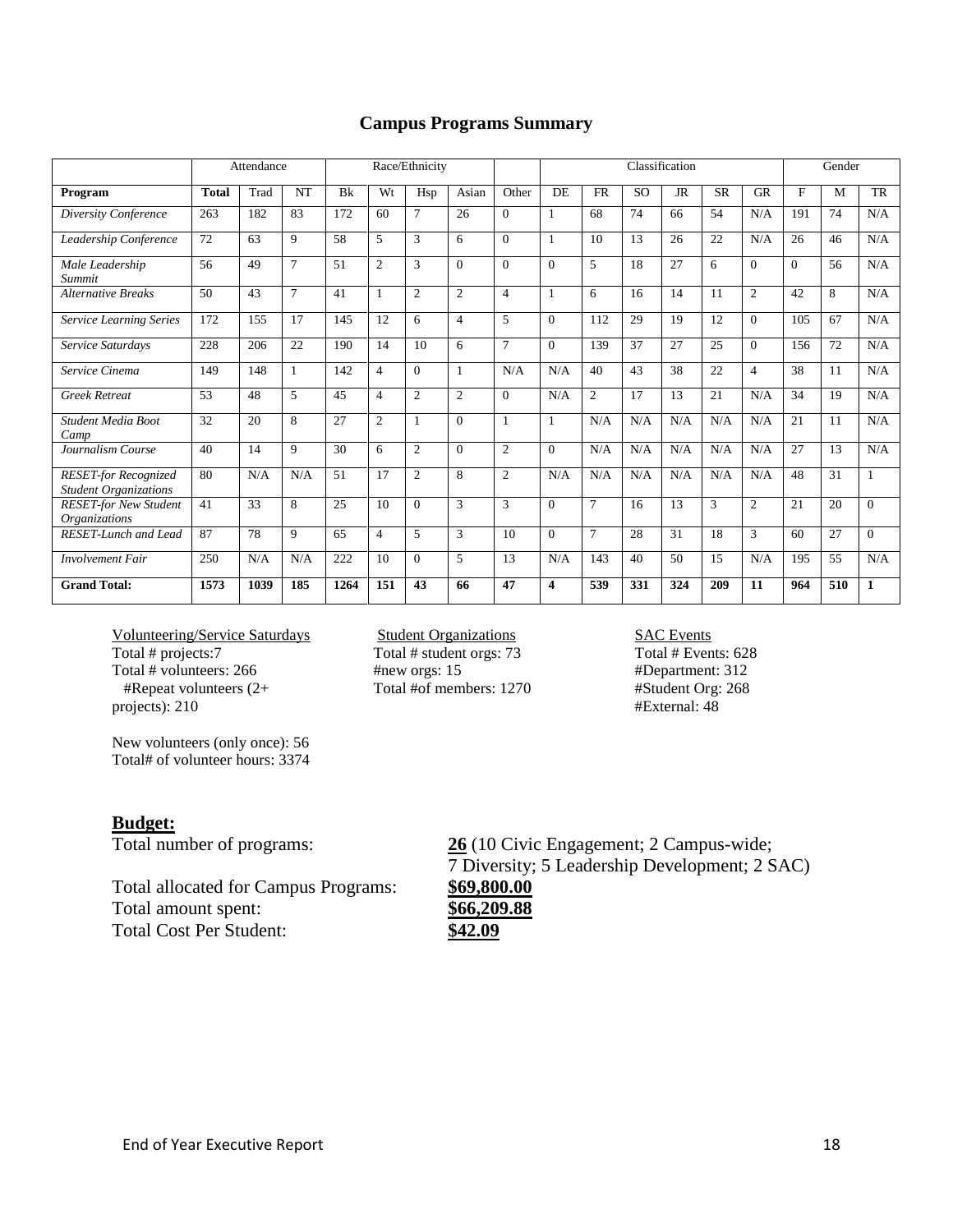## **Feedback and Comments:**

Hey, I just wanted to say that I understand all the hard work you and your staff put into making this past weekend the success that it was, and to thank you for all of that effort. I really feel inspired; this weekend was awesome! I learned a lot and was really able to absorb so much. I look forward to putting everything I learned into practice, not only in my leadership roles, but in my daily life.

The people were so great. I went on this trip not really knowing anyone and everyone was so great that I not only gained some very important connections, I also gained a mentor, and a renewed desire to continue my pursuit.

At some point I would like to connect with you on a personal level to share with you my journey so far and to gain from you other avenues that I might be able to express interest. Until then…. Get your well-deserved rest and give yourself a huge pat on the back as your efforts have sincerely touched at least one individual.

> -Student Leadership Conference Non-Traditional Student, White, Male

I want to express my gratitude to you and your entire team for selecting me as an attendee and presenter at the Student Leadership Conference this past weekend. I received valuable information and made contacts with peers that will propel me into my future leadership endeavors on campus and within my teen organization. I discovered my strengths and areas that need strengthening and it is thanks to you and the Campus Life team.

In addition, I shared the information I learned with my husband, two young sons, and I have already seen a change within my household. We verbalized our individual goals last evening, and my 5-year-old responded that we need to write them down. I told him he was correct and that Mrs. Dale told us that a goal not written down is only a wish. This morning we woke up later than usual and instead of rushing and complaining about not waking up on time, I told the boys that we have a problem. I stated the problem and told them as leaders they must help me brainstorm some solutions so that they can still ride the school bus to school. They stated that they needed to eat breakfast quickly and to wash up quickly. I told them those are some great solutions and we should try them. They did and they arrived at the bus stop on time, and I praised them for that. They were not upset or angry because they focused on the solution rather than the problem.

This morning I met with my 5th grade mentee and I explained to her the importance of displaying positive nonverbal communication and I shared with her Jonathan's principle of reaching for the sky when raising your hand. She displays negative nonverbal communication amongst the adults within the school, so this concept was helpful to her.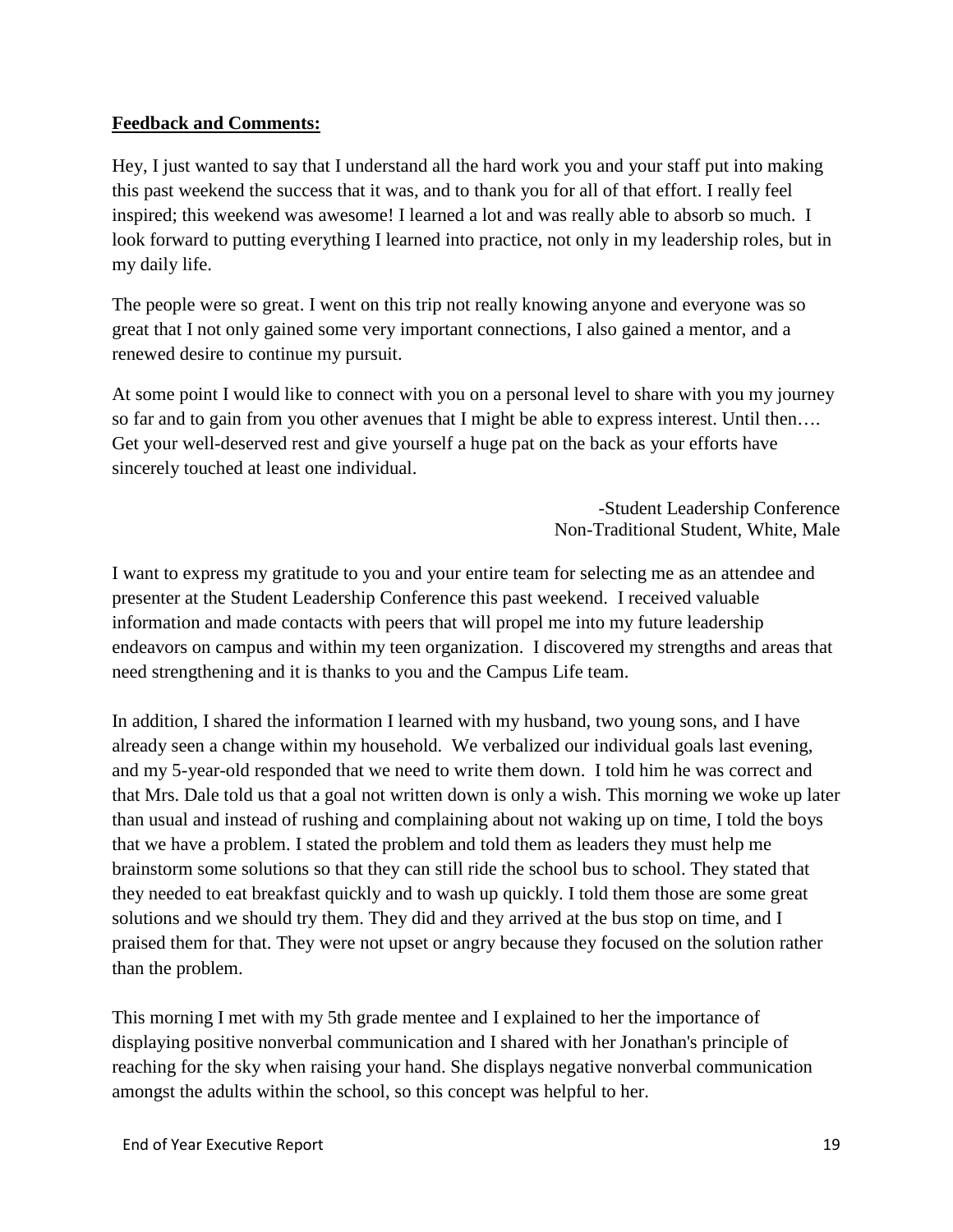One of my goals for the next academic year is to become involved in at least one student organization, and I read an email that SLIC is accepting applications for new council members. This organization is of interest to me, so I plan to apply.

Again thank you for your dedication in providing activities and conferences that make leadership real amongst Clayton State University students.

> -Student Leadership Conference Non Traditional, Black ,Female

I just wanted to thank you and your dream team for a wonderful weekend! I had the most amazing time getting to know new people and learning new skills, even discovering skills I already had.

> -Student Leadership Conference Traditional Student, Female, Asian American

Dear Clayton State University Students,

With your support, 529 Church Street Elementary School students have been impacted with Junior Achievement programs that will help inspire and prepare them to succeed in a global economy. Your impact has been a contribution towards Junior Achievement of Georgia's goal to reach 125,000 students in the 2012-2013 school year. Thank you for volunteering!

-Junior Achievement of Georgia

Dear Ms. Welch,

Please pass on my thanks to Daniel Phillips, Reginald Banks, Aja Coney, Alison Threadgill, William May, Breanna Simpson, Emily Tran, Christopher Manning and you for your service during our SY 2012/2013 Family Day. Your staff's outstanding dedication and leadership guaranteed the success of our Family Day and helped make our community ties stronger! Our students enjoyed the visit so much; they would like for you and your team to continue to come to all JROTC Family Day's in the future. Again, thanks and I hope to see you soon.

> -Charleen Barlow, Major, USAF (Ret) Senior Aerospace Science Instructor Morrow High School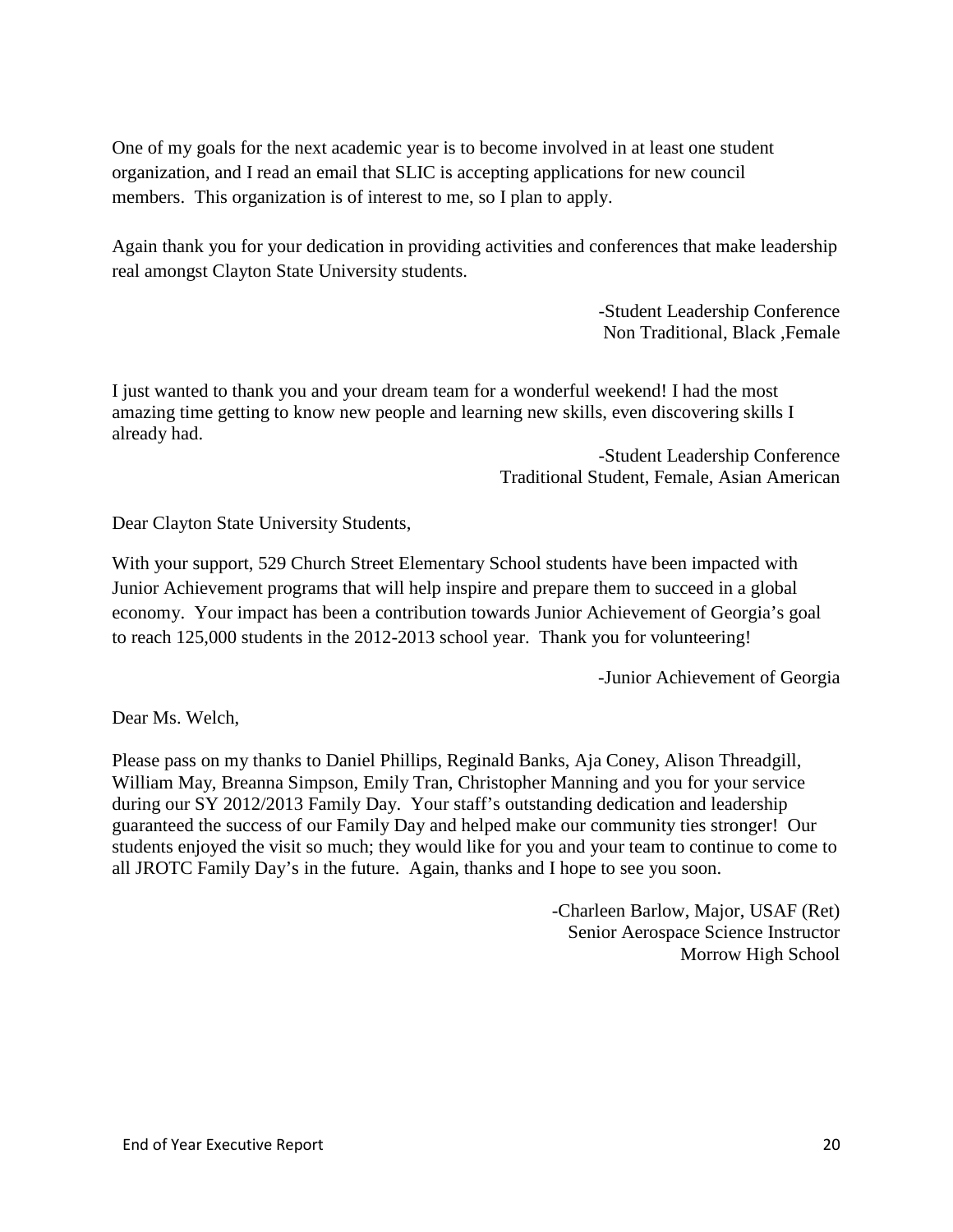Dear SAC Staff,

Thank you for your efforts in setting up the three ballrooms for my CSCMP event this past Wednesday…the event was a big success and many people commented on how nice your facility was…. I appreciate your help and assistance… I appreciate all your support…you are a great team to work with.

> -John Mascaritolo Director of Supply Chain Management Program College of Business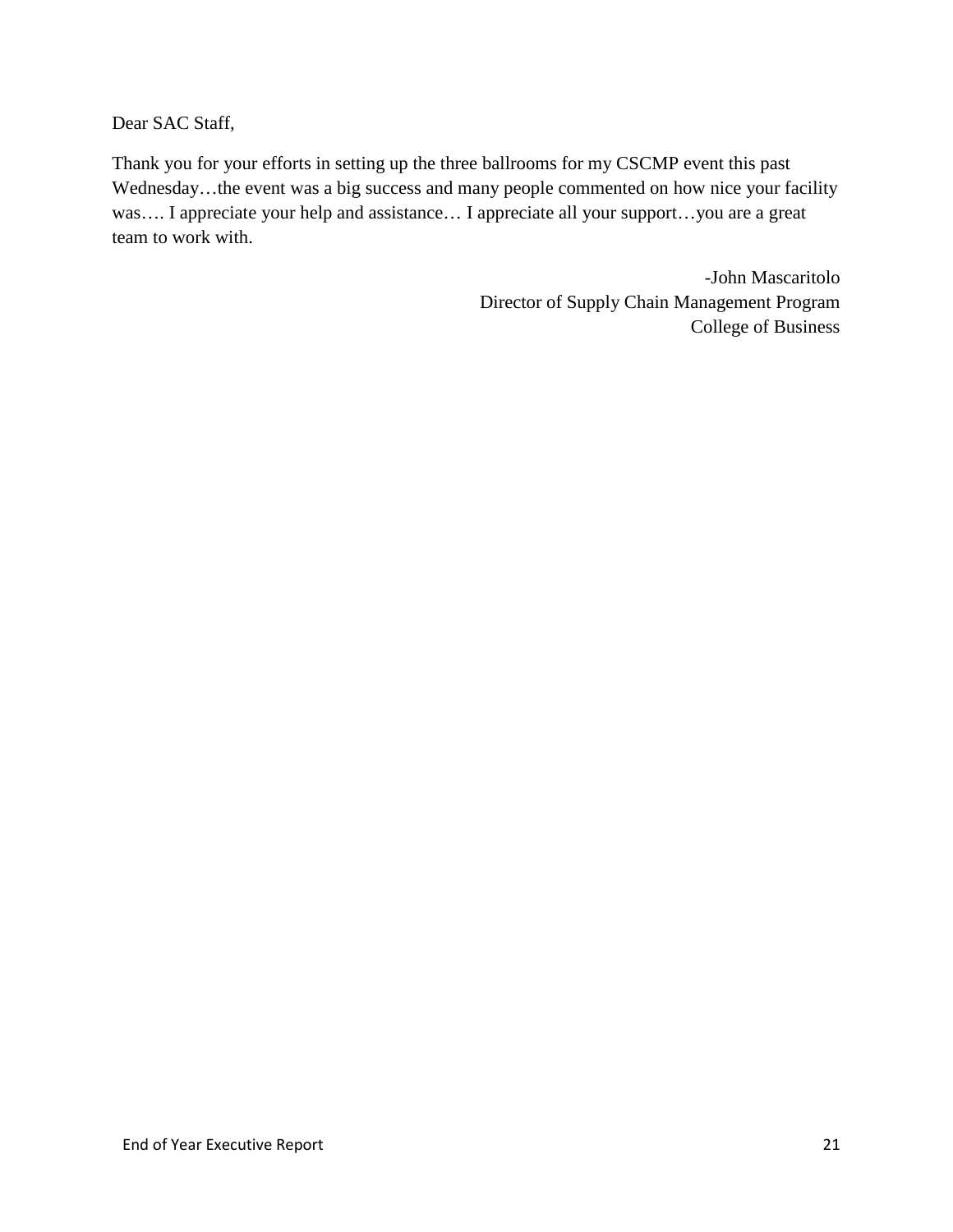# **Student Activities Center Summary**

# **Patronage**

- The SAC welcomed 152,185 visitors during the 2012-2013 Academic year. This more than doubles 2011-2012
- The SAC Game Room welcomed 2,314 patrons
- The SAC hosted 628 total events this year including 268 student organization events, 312 departmental events, and 48 external events

# **Revenue**

- The SAC Café grossed \$2,726.08 and was closed in Fall 2012
- The SAC has generated \$42,126.18 of revenue through rentals since July 1, 2012 Additionally, we hosted 4 complimentary events that would have generated an additional \$4,650.00

# **Building Upgrades and Improvements**

- During Fall 2012, the SAC created a small computer lab in the Center for Student Involvement and Service (CSIS) for student and student organization use. The lab includes 5 computers and a printer/copier
- In Summer 2012, we moved the Greek showcase display from the second floor CSIS to the main hallway for better exposure
- During Fall 2012, we had a grit coating added to the tiles in the men's and women's shower area to reduce slippage
- In December 2012, the Fitness Center Courts were screened and recoated for the next two year cycle
- Campus Life and the SAC began using QR codes on marketing materials to allow students to scan the code and instantly be directed to a web supported version of the advertisement
- Jeslin Harrigan created a Campus Promotional Guide
- We replaced the Admin Suite printer with a new Cannon printer
- In Spring 2013, we updated our reporting procedures and implemented new forms for the SAC and UC Information Desk
- In Spring 2013, we installed additional People Counter sensors to better capture traffic in the facility
- In March 2013, the SAC Game Room was repurposed to a lounge for meetings and study space for students
- In May 2013, the SAC upgraded the server housing the surveillance cameras in the facility to allow a more seamless stream when watching footage. The SAC also installed a low light camera in the ballroom to assist with monitoring parties.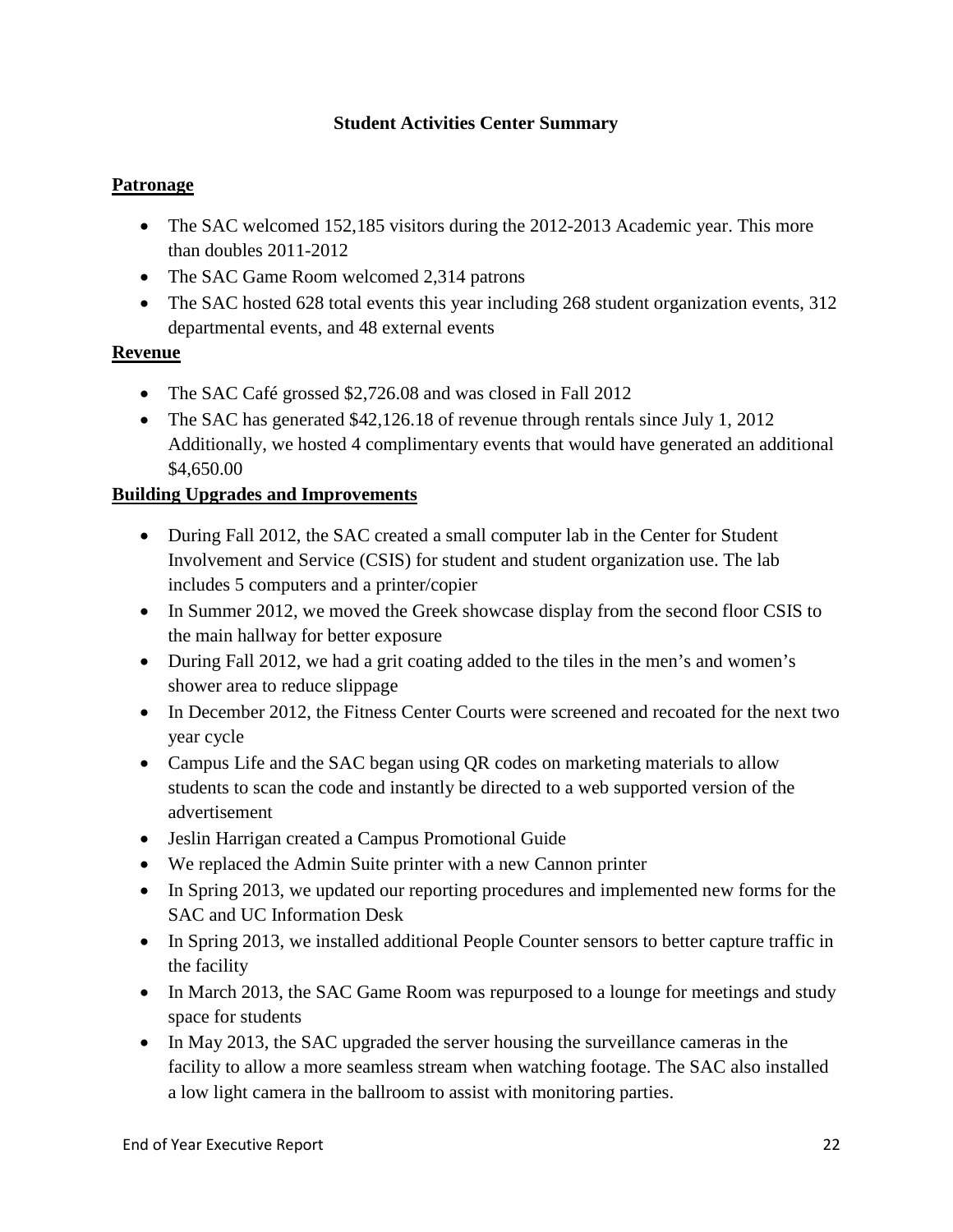• In May 2013, the SAC purchased new table cloths for special events held in the facility

## **Customer and Patron Feedback**

- 97% of patrons surveyed indicated the overall SAC experience either very good or excellent. 77% of total patrons indicated the experience was excellent
- 93% of clients surveyed indicated the set-up for their event was either very good or excellent
- 100% of clients surveyed indicated the facility cleanliness was very good or excellent. 87% of total clients surveyed indicated excellent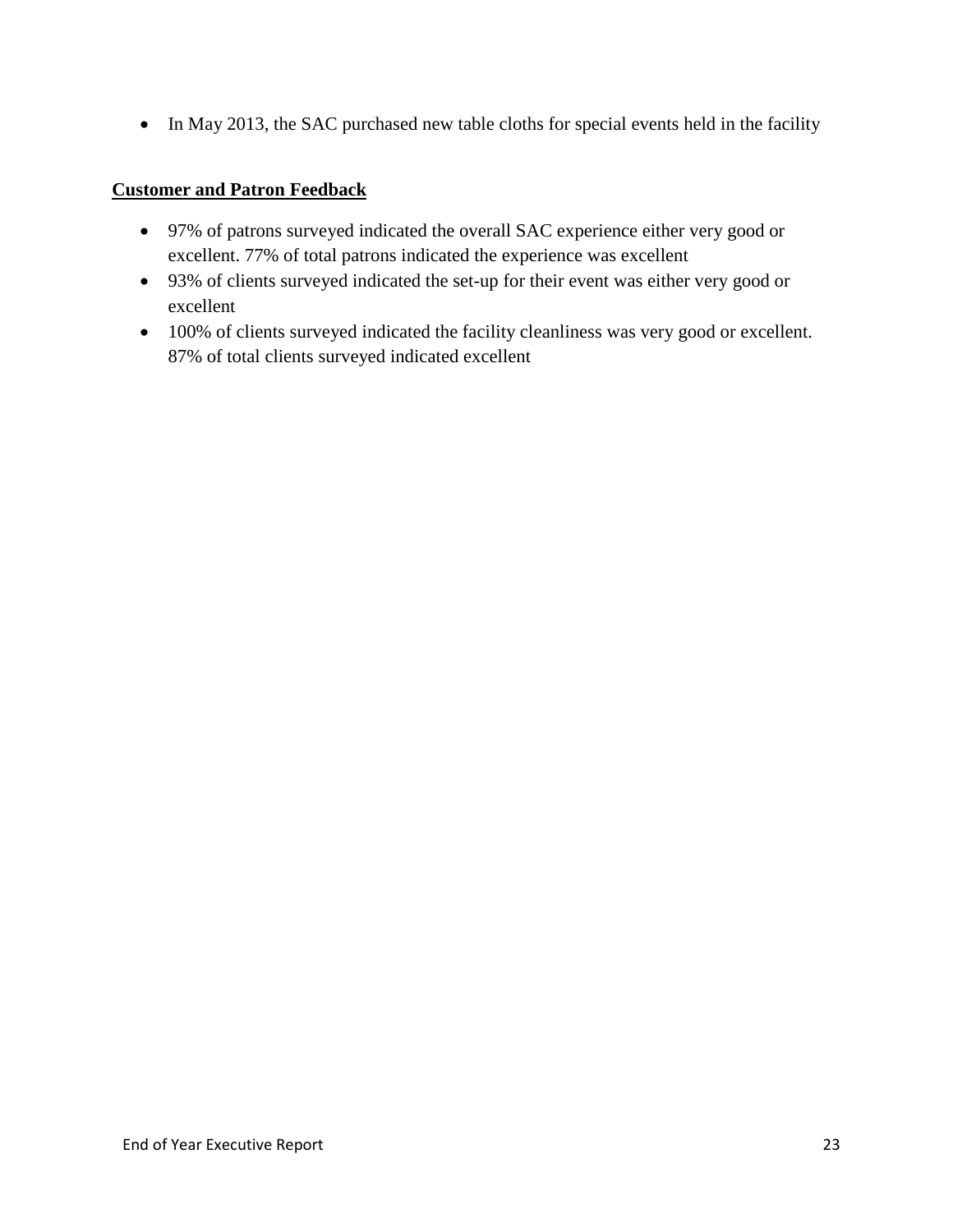| Student Activities Center Internal and External In Kind Events 2012 - 2013 |                             |                   |             |               |            |  |  |  |
|----------------------------------------------------------------------------|-----------------------------|-------------------|-------------|---------------|------------|--|--|--|
| <b>JUNE</b>                                                                |                             |                   |             |               |            |  |  |  |
| $6$ -Jun- $12$                                                             | <b>Orientation and New</b>  | <b>Ballroom C</b> | $1:00$ PM - | \$50.00/hour  | \$100.00   |  |  |  |
|                                                                            | <b>Student Programs</b>     |                   | 3:00 PM     |               |            |  |  |  |
| $8-Jun-12$                                                                 | <b>Orientation and New</b>  | Ballroom A,       | $7:00$ AM - | \$150.00/hour | \$2,475.00 |  |  |  |
|                                                                            | <b>Student Programs</b>     | B, C              | 11:30 PM    |               |            |  |  |  |
| $20$ -Jun-12                                                               | <b>Orientation and New</b>  | <b>Ballroom A</b> | $1:00$ PM - | \$50.00/hour  | \$100.00   |  |  |  |
|                                                                            | <b>Student Programs</b>     |                   | 3:00 PM     |               |            |  |  |  |
| $22$ -Jun-12                                                               | Orientation and New         | Ballroom A,       | $7:00$ AM - | \$150.00/hour | \$750.00   |  |  |  |
|                                                                            | <b>Student Programs</b>     | B, C              | 12:00 PM    |               |            |  |  |  |
| $27$ -Jun-12                                                               | <b>Orientation and New</b>  | <b>Ballroom B</b> | $1:00$ PM - | \$50.00/hour  | \$100.00   |  |  |  |
|                                                                            | <b>Student Programs</b>     |                   | 3:00 PM     |               |            |  |  |  |
| $29$ -Jun-12                                                               | <b>Orientation and New</b>  | Ballroom A,       | $7:00$ AM - | \$150.00/hour | \$1,350.00 |  |  |  |
|                                                                            | <b>Student Programs</b>     | B, C              | 4:00 PM     |               |            |  |  |  |
| <b>JULY</b>                                                                |                             |                   |             |               |            |  |  |  |
| $6$ -Jul- $12$                                                             | Orientation and New         | <b>Ballroom A</b> | $1:00$ PM - | \$50.00/hour  | \$100.00   |  |  |  |
|                                                                            | <b>Student Programs</b>     |                   | 3:00 PM     |               |            |  |  |  |
| $13$ -Jul- $12$                                                            | Orientation and New         | Ballroom A,       | $7:00$ AM - | \$150.00/hour | \$1,350.00 |  |  |  |
|                                                                            | <b>Student Programs</b>     | B, C              | 4:00 PM     |               |            |  |  |  |
| $14$ -Jul- $12$                                                            | Orientation and New         | Ballroom A,       | $7:00$ AM - | \$150.00/hour | \$600.00   |  |  |  |
|                                                                            | <b>Student Programs</b>     | B, C              | 11:00 AM    |               |            |  |  |  |
| $20$ -Jul-12                                                               | Orientation and New         | Ballroom A,       | $7:00$ AM - | \$100.00/hour | \$400.00   |  |  |  |
|                                                                            | <b>Student Programs</b>     | B                 | 11:00 AM    |               |            |  |  |  |
| $27$ -Jul- $\overline{12}$                                                 | <b>Orientation and New</b>  | Ballroom A,       | $7:00$ AM - | \$100.00/hour | \$400.00   |  |  |  |
|                                                                            | <b>Student Programs</b>     | B                 | 11:00 AM    |               |            |  |  |  |
| <b>AUGUST</b>                                                              |                             |                   |             |               |            |  |  |  |
| $2-Aug-12$                                                                 | Orientation and New         | <b>Ballroom A</b> | $1:00$ PM - | \$50.00/hour  | \$100.00   |  |  |  |
|                                                                            | <b>Student Programs</b>     |                   | 3:00 PM     |               |            |  |  |  |
| $6$ -Aug- $12$                                                             | Orientation and New         | Ballroom A,       | $7:00$ AM - | \$150.00/hour | \$600.00   |  |  |  |
|                                                                            | <b>Student Programs</b>     | B, C              | 11:00 AM    |               |            |  |  |  |
| 8-Aug-12                                                                   | Orientation and New         | Ballroom A,       | $7:00 AM -$ | \$150.00/hour | \$2,400.00 |  |  |  |
|                                                                            | <b>Student Programs</b>     | B, C              | 11:00 PM    |               |            |  |  |  |
| $9-Aug-12$                                                                 | Orientation and New         | Ballroom A,       | $7:00 AM -$ | \$150.00/hour | \$2,400.00 |  |  |  |
|                                                                            | <b>Student Programs</b>     | B, C              | 11:00 PM    |               |            |  |  |  |
| 10-Aug-12                                                                  | Orientation and New         | Ballroom A,       | $8:00 AM -$ | \$150.00/hour | \$1,650.00 |  |  |  |
|                                                                            | <b>Student Programs</b>     | B, C              | 7:00 PM     |               |            |  |  |  |
| <b>SEPTEMBER</b>                                                           |                             |                   |             |               |            |  |  |  |
| $4-Sep-12$                                                                 | President's Office          | Ballroom A,       | $2:00$ PM - | \$150.00/hour | \$375.00   |  |  |  |
|                                                                            |                             | B, C              | 4:30 PM     |               |            |  |  |  |
| <b>OCTOBER</b>                                                             |                             |                   |             |               |            |  |  |  |
| $3-Oct-12$                                                                 | <b>Chancellor's Office</b>  | Ballroom A,       | 10:00 AM    | \$150.00/hour | \$1,050.00 |  |  |  |
|                                                                            |                             | B, C              | $-5:00PM$   |               |            |  |  |  |
| 30-Oct-12                                                                  | Chamber of                  | Ballroom A,       | 11:00 AM    | \$300.00/hour | \$900.00   |  |  |  |
|                                                                            | <b>Commerce Principal's</b> | B, C              | $-1:00$ PM  |               |            |  |  |  |
|                                                                            | Luncheon                    |                   |             |               |            |  |  |  |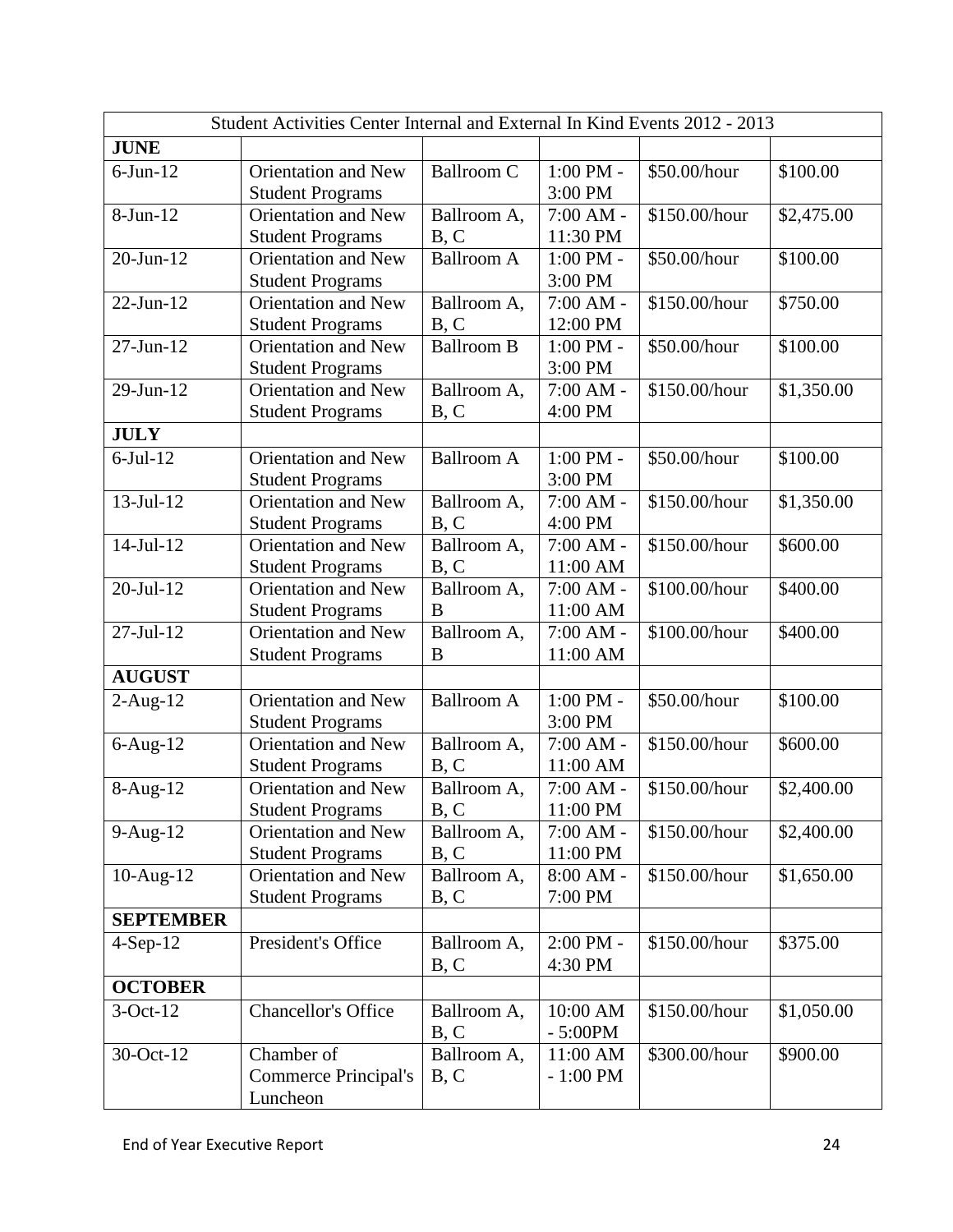| <b>Nov-12</b>              |                              |                   |             |               |            |
|----------------------------|------------------------------|-------------------|-------------|---------------|------------|
| $9-Nov-12$                 | Orientation and New          | Ballroom A,       | $7:00$ AM - | \$150.00/hour | \$600.00   |
|                            | <b>Student Programs</b>      | B, C              | 11:00 AM    |               |            |
| $10-Nov-12$                | Admissions                   | Ballroom A,       | $6:30$ AM - | \$150.00/hour | \$825.00   |
|                            |                              | B, C              | 12:00 PM    |               |            |
| <b>DECEMEBER</b>           |                              |                   |             |               |            |
| $1$ -Dec- $12$             | Orientation and New          | Ballroom A,       | $9:00 AM -$ | \$150.00/hour | \$900.00   |
|                            | <b>Student Programs</b>      | B, C              | 3:00 PM     |               |            |
| $3-Dec-12$                 | <b>Clayton County BOE</b>    | Ballroom A,       | $5:00$ PM - | \$300.00/hour | \$1,200.00 |
|                            | <b>Community Meeting</b>     | B, C              | 8:00 PM     |               |            |
| $7 - Dec-12$               | <b>Graduate Studies</b>      | Ballroom A,       | 10:00 AM    | \$150.00/hour | \$1,650.00 |
|                            |                              | B, C              | $-9:00PM$   |               |            |
| 8-Dec-12                   | Registrar's Office           | Ballroom A,       | $8:00 AM -$ | \$150.00/hour | \$900.00   |
|                            |                              | B, C              | 2:00 PM     |               |            |
| $9-Dec-12$                 | <b>Truett Cathy Holiday</b>  | Ballroom A,       | $5:00$ PM - | \$300.00/hour | \$1,500.00 |
|                            | Party                        | B, C              | 10:00 PM    |               |            |
| $11$ -Dec-12               | Orientation and New          | Ballroom A,       | $9:00$ AM - | \$150.00/hour | \$900.00   |
|                            | <b>Student Programs</b>      | B, C              | 3:00 PM     |               |            |
| 13-Dec-12                  | Division of Student          | Ballroom B,       | $7:00$ AM - | \$100.00/hour | \$700.00   |
|                            | <b>Affairs</b>               | $\mathcal{C}$     | 2:00 PM     |               |            |
| <b>JANUARY</b>             |                              |                   |             |               |            |
| $3-Jan-13$                 | Orientation and New          | Ballroom A,       | 11:30 AM    | \$150.00/hour | \$600.00   |
|                            | <b>Student Programs</b>      | B, C              | $-3:30$ PM  |               |            |
| $17-Jan-13$                | Orientation and New          | <b>Ballroom A</b> | $6:00$ PM - | \$50.00/hour  | \$100.00   |
|                            | <b>Student Programs</b>      |                   | 8:00 PM     |               |            |
| $18$ -Jan- $\overline{13}$ | Orientation and New          | <b>Ballroom A</b> | 12:00 PM    | \$50.00/hour  | \$75.00    |
|                            | <b>Student Programs</b>      |                   | $-1:30$ PM  |               |            |
| <b>MARCH</b>               |                              |                   |             |               |            |
| 13-Mar-13                  | <b>Career Services</b>       | Ballroom A,       | $7:00$ AM - | \$150.00/hour | \$2,400.00 |
|                            |                              | B, C              | 11:00 PM    |               |            |
| 14-Mar-13                  | <b>Career Services</b>       | Ballroom A,       | $7:00$ AM - | \$150.00/hour | \$1,500.00 |
|                            |                              | B, C              | 5:00 PM     |               |            |
| 25-Mar-13                  | <b>First Year Advising</b>   | Ballroom A,       | 12:00 PM    | \$150.00/hour | \$1,350.00 |
|                            | Center                       | B, C              | - 9:00 PM   |               |            |
| 29-Mar-13                  | <b>Presidential Scholars</b> | <b>Ballroom A</b> | $9:00 AM -$ | \$50.00/hour  | \$225.00   |
|                            |                              |                   | 1:30 PM     |               |            |
| <b>APRIL</b>               |                              |                   |             |               |            |
| $2-Apr-13$                 | Orientation and New          | Ballroom A,       | $3:00$ PM - | \$100.00/hour | \$300.00   |
|                            | <b>Student Programs</b>      | B                 | 6:00 PM     |               |            |
| $6-Apr-13$                 | Admissions                   | Ballroom A,       | $9:00 AM -$ | \$150.00/hour | \$450.00   |
|                            |                              | B, C              | 12:00 PM    |               |            |
| $11-Apr-13$                | School of Nursing            | Ballroom A,       | $6:00 AM -$ | \$150.00/hour | \$1,200.00 |
|                            |                              | B, C              | 2:00 PM     |               |            |
| $17-Apr-13$                | Arts and Sciences            | Ballroom A,       | $1:00$ PM - | \$100.00/hour | \$400.00   |
|                            |                              | B                 | 5:00 PM     |               |            |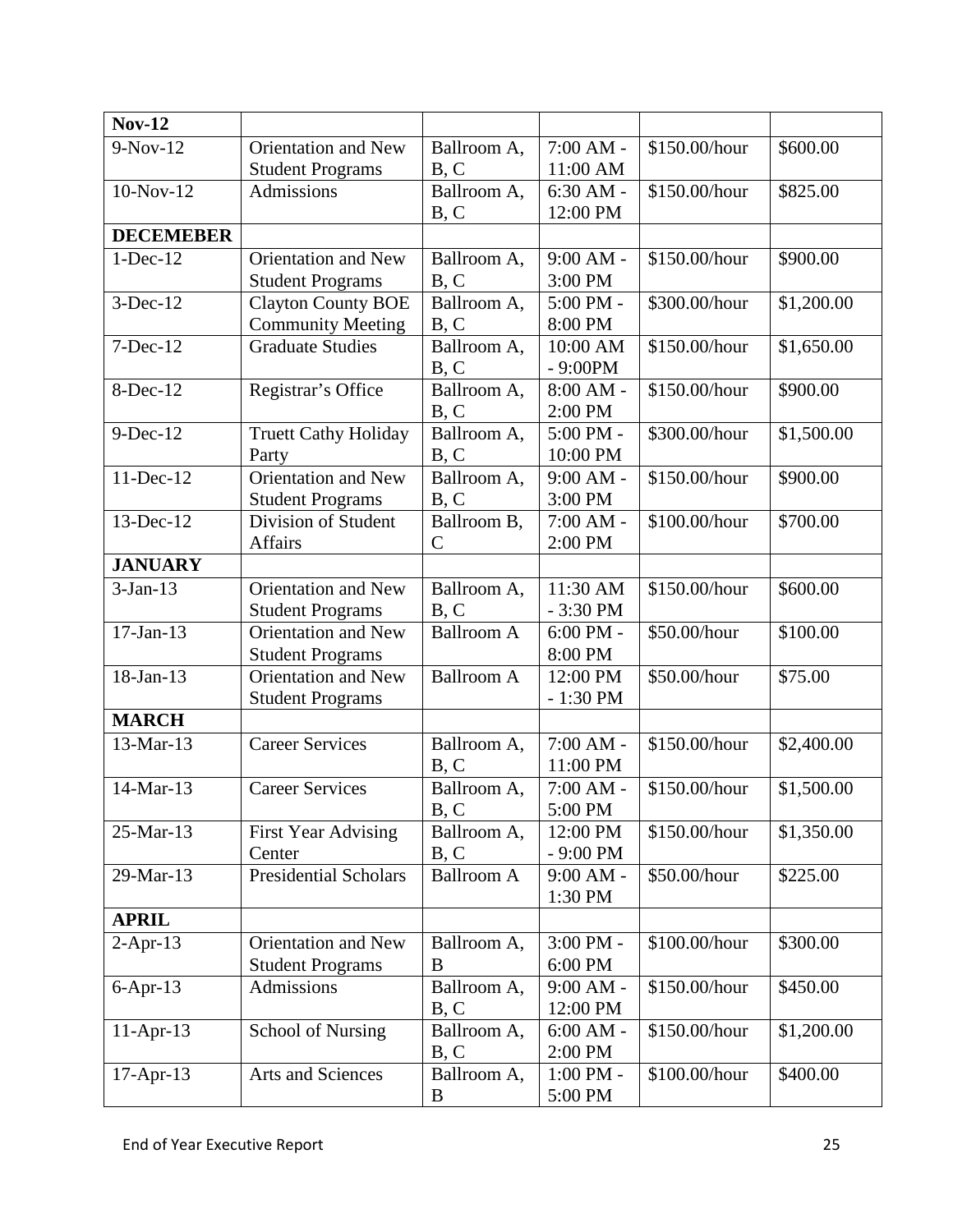| $20$ -Apr-13    | <b>Orientation and New</b> | Ballroom A,   | $7:30 AM -$ | \$150.00/hour | \$975.00    |
|-----------------|----------------------------|---------------|-------------|---------------|-------------|
|                 | <b>Student Programs</b>    | B, C          | 2:00 PM     |               |             |
| 26-Apr-13       | Athletics                  | Ballroom A,   | $6:00$ PM - | \$150.00/hour | \$450.00    |
|                 |                            | B, C          | 9:00 PM     |               |             |
| <b>MAY</b>      |                            |               |             |               |             |
| $3-May-13$      | <b>Graduate Studies</b>    | Ballroom A,   | 10:00 AM    | \$150.00/hour | \$1,350.00  |
|                 |                            | B, C          | $-7:00$ PM  |               |             |
| $4$ -May-13     | Registrar's Office         | Ballroom A,   | $8:00 AM -$ | \$150.00/hour | \$900.00    |
|                 |                            | B, C          | 2:00 PM     |               |             |
| $8-May-13$      | Division of Student        | Ballroom B,   | $9:00 AM -$ | \$100.00/hour | \$450.00    |
|                 | <b>Affairs</b>             | $\mathcal{C}$ | 1:30 PM     |               |             |
| $9-May-13$      | Orientation and New        | Ballroom A,   | $7:00 AM -$ | \$150.00/hour | \$975.00    |
|                 | <b>Student Programs</b>    | B, C          | 1:30 PM     |               |             |
| $14$ -May-13    | <b>Orientation and New</b> | Ballroom A,   | $7:00 AM -$ | \$150.00/hour | \$1,800.00  |
|                 | <b>Student Programs</b>    | B, C          | 7:00 PM     |               |             |
| <b>JUNE</b>     |                            |               |             |               |             |
| $7-Jun-13$      | Orientation and New        | Ballroom A,   | 7:30 AM -   | \$150.00/hour | \$675.00    |
|                 | <b>Student Programs</b>    | B, C          | 12:00 PM    |               |             |
| $14$ -Jun- $13$ | <b>Orientation and New</b> | Ballroom A,   | $7:30$ AM - | \$150.00/hour | \$675.00    |
|                 | <b>Student Programs</b>    | B, C          | 12:00 PM    |               |             |
| $21$ -Jun-13    | Orientation and New        | Ballroom A,   | $7:30$ AM - | \$150.00/hour | \$1,200.00  |
|                 | <b>Student Programs</b>    | B, C          | 3:30 PM     |               |             |
| <b>TOTAL</b>    |                            |               |             |               | \$44,425.00 |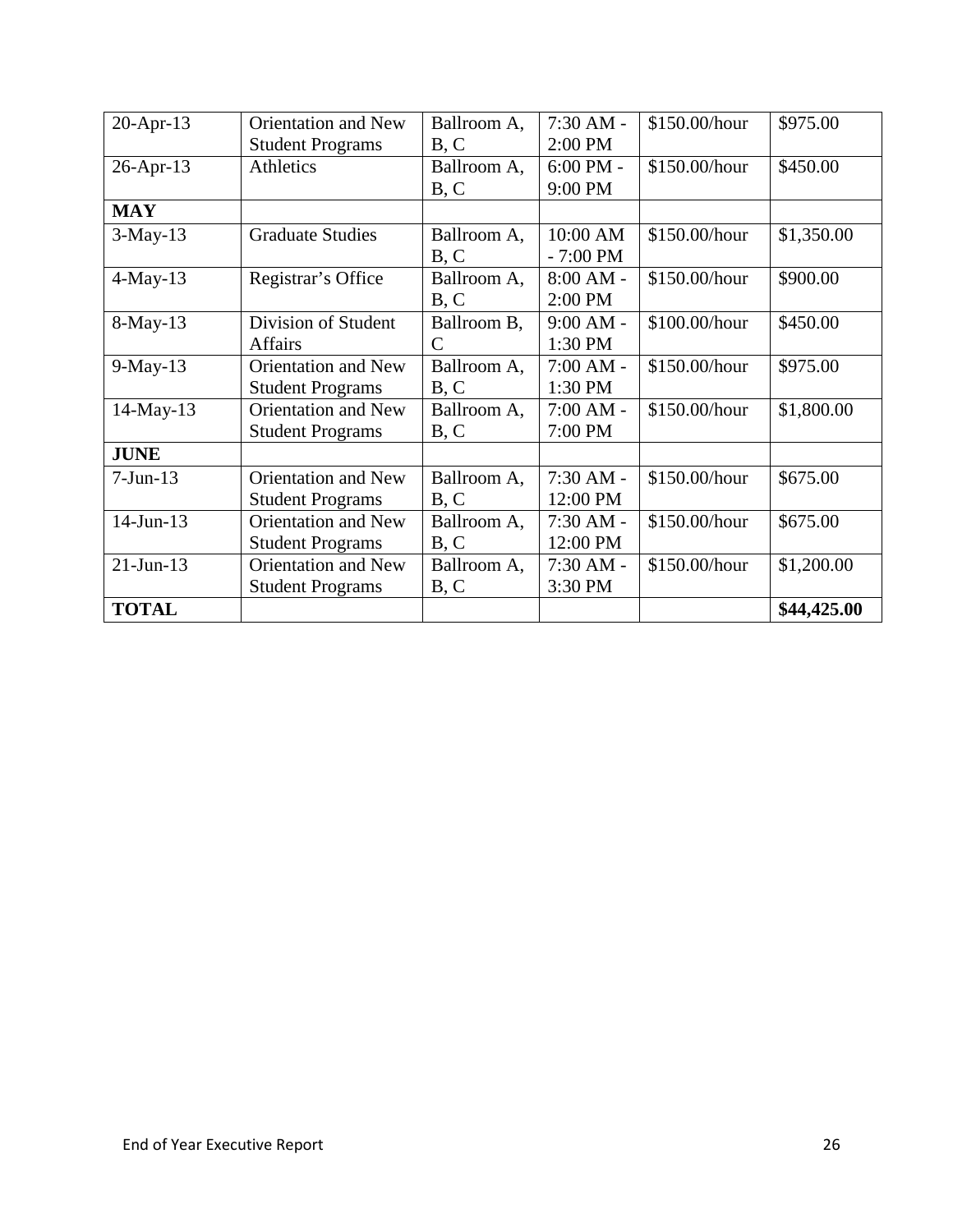# **Department of Campus Life Awards, Recognition, and Professional Development**

## **Department Awards and Recognition**

- AmeriCorps Service Cinema, Making Dreams Real Programming/Student Service Award- Division of Student Affairs
- Certifying Organization/Agency- National President's Volunteer Service Award
- Department of the Year- Student Choice Awards
- National Service Day Proclamations (AmeriCorps)- City of Forest Park
- National Service Day Proclamations (AmeriCorps) City of Jonesboro
- Outstanding Service Award- Alpha Phi Omega National Service Fraternity
- Participating Institution-White House Interfaith Challenge

## **Staff Awards and Recognition**

- Ben Hopkins, Staff Member of the Year Nominee- Student Choice Awards
- Lakiesa Rawlinson-The 2013 Loch Outstanding Employee of the Year, Division of Student Affairs
- Atawanna Royal-Staff Member of the Year- Student Choice Awards

# **Campus Committee Work**

- Tony Berry- Graduation Committee
- Jennifer DeMond,-Student Media Advisory Board
- LaShanda Hardin-Civic Engagement Council, Quality Enhancement Plan
- Natasha Hutson-Homecoming Committee, Search Committee for Associate Director of Career Services, Student Fees and Advisory Board, Operation Study, Quality Enhancement Placement
- Lakiesa Rawlinson- College of Arts and Sciences Diversity Committee, Homecoming Committee, and Operation Study
- Atawanna Royal-Freshman Premiere, Graduation Committee, Operation Study, Student Fees and Activities Board, University Athletic Event Committee, University Image **Consulting**
- Jennifer Welch- Civic Engagement Council, Quality Enhancement Plan, Search Committee for Assistant Director of Orientation and First-Year Programs, Organizational and Leadership Education

## **Off-Campus Committee Work**

- Jennifer DeMond-Clayton County Archway Public Image Committee
- Natasha Hutson-Leadership Clayton Advisory Board Member, Clayton County Chamber of Commerce
- Lakiesa C. Rawlinson-Executive Council for Southern Association for College Student Affairs (SACSA), NUFP Mentor, National Association of Student Personnel Administrators (NASPA)
- Atawanna Royal- NUFP Mentor, National Association of Student Personnel Administrators (NASPA)